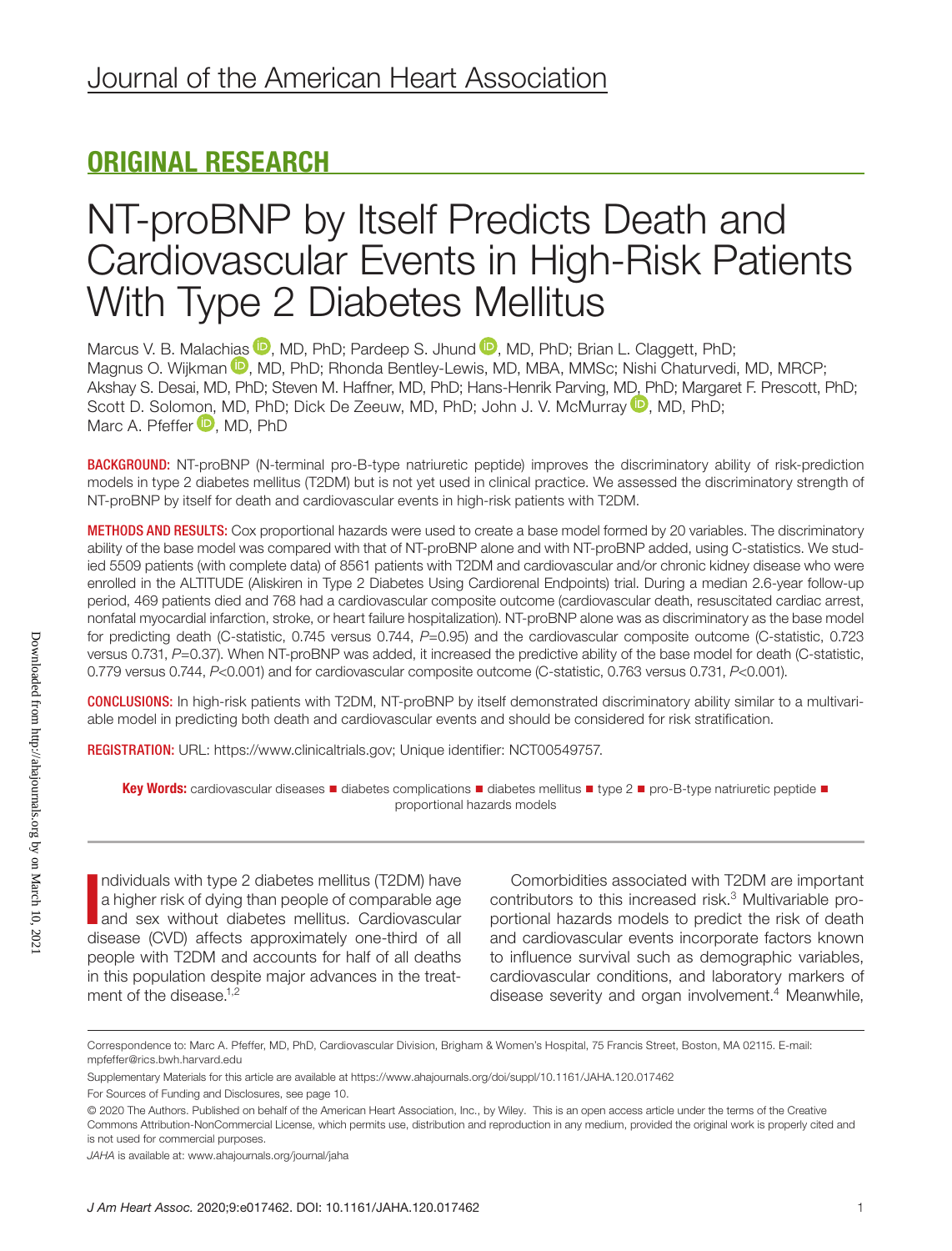## CLINICAL PERSPECTIVE

## What Is New?

- In high-risk patients with type 2 diabetes mellitus, NT-proBNP (N-terminal pro-B-type natriuretic peptide) was the major predictor of death and cardiovascular events and, by itself, demonstrated a discriminatory ability similar to a model formed by 20 important clinical variables.
- When added to the multivariable model, NTproBNP significantly increased the model's ability to predict risk.

## What Are the Clinical Implications?

• Our findings underscore the ability of NTproBNP by itself to be as discriminatory as multiple variables combined, not as a suggestion to replace their use but rather to demonstrate the strength of the information encapsulated in this biomarker and its potential to improve risk-stratification models in patients with type 2 diabetes mellitus and cardiovascular disease, chronic kidney disease, or both.

## Nonstandard Abbreviations and Acronyms

| CKD        | chronic kidney disease            |
|------------|-----------------------------------|
| CVCO       | cardiovascular composite outcome  |
| <b>CVD</b> | cardiovascular disease            |
| НF         | heart failure                     |
| hs-TnT     | high-sensitivity cardiac troponin |
| МΙ         | myocardial infarction             |
| NT-proBNP  | N-terminal pro-B-type natriuretic |
|            | peptide                           |
| T2DM       | type 2 diabetes mellitus          |

some existing risk-prediction scores based on the use of these traditional variables were considered inaccurate in patients with T2DM.<sup>5</sup>

BNPs (B-type natriuretic peptides), biomarkers of myocardial stress, are well-established predictors of outcomes in heart failure (HF).<sup>6,7</sup> They have also been shown to incrementally improve predictive discrimination of death and cardiovascular events when incorporated into multivariable models in the general population of individuals with  $T2DM$ , $8-11$  especially in the presence of HF,<sup>12,13</sup> chronic kidney disease (CKD),<sup>14-16</sup> and recent acute coronary syndrome.<sup>17,18</sup> Despite the evidence, in clinical practice, the use of natriuretic peptides is not yet consolidated in the risk assessment of patients with T2DM.

A recent study quantitating the relative contributions of clinical variables and biomarkers in the ELIXA (Evaluation of Lixisenatide in Acute Coronary Syndrome) trial found that the BNPs were the most important predictors of death and of having a nonfatal cardiovascular event. For death, natriuretic peptides levels alone provided predictive ability that was comparable to the use of all other conventional factors combined in a multivariable model.17

In this study, we assessed the discriminatory ability provided by NT-proBNP (N-terminal pro-BNP) by itself for the prediction of both death and a cardiovascular composite outcome (CVCO) compared with a multivariable model in patients with T2DM and CVD or/and CKD who were enrolled in the ALTITUDE (Aliskiren in Type 2 Diabetes Using Cardiorenal Points; NCT00549757) trial.19

## **METHODS**

We performed an analysis of 5509 people (with complete data) of 8561 individuals screened at 838 centers in 36 countries and randomly enrolled in the ALTITUDE trial.20

Male or female individuals ≥35 years of age were included if they used antidiabetic drugs or had documented fasting plasma glucose ≥126 mg/dL or 2-hour plasma glucose ≥200 mg/dL; concomitant use of angiotensin-converting enzyme inhibitors or angiotensin II receptor blockers without any adjustments to antihypertensive therapy for at least 4 weeks before randomization; and at least one of the following conditions: persistent macroalbuminuria (urine albumin-to-creatinine ratio ≥200 mg/g) and estimated glomerular filtration rate ≥30 mL/min per 1.73 m<sup>2</sup>; persistent microalbuminuria (urine albumin-to-creatinine ratio ≥20 mg/g) or/and a history of CVD (myocardial infarction, stroke, HF, or coronary heart disease, and a mean estimated glomerular filtration rate ≥30 mL/min per 1.73 m<sup>2</sup>). Patients were excluded if they had serum potassium >5.0 mmol/L directly preceding randomization, type 1 diabetes mellitus, unstable serum creatinine (≥20% difference between 2 consecutive serum creatinine measurements), New York Heart Association class III or IV HF, stroke, acute coronary syndrome, revascularization, HF hospitalization in the prior 3 months, history of cancer, renal transplant, uncontrolled hypertension, treatment with >2 agents blocking the renin–angiotensin aldosterone system, or use of potassium-sparing diuretics.20

The study was approved by the ethics committee or institutional review board at each participating center, and all participants signed informed consent before enrollment.19,20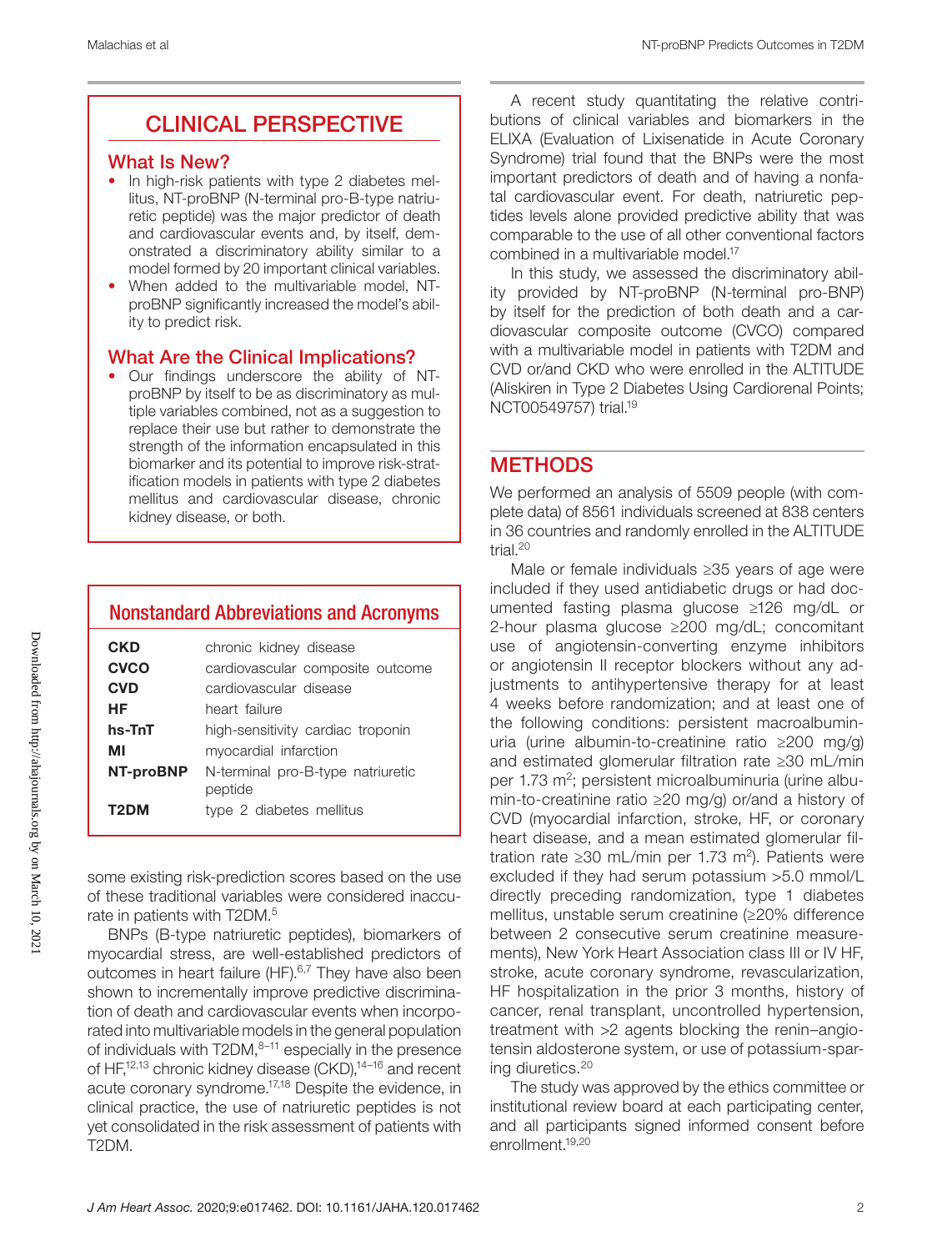Participants were randomized to receive aliskiren or placebo.20 The intervention had no effect on the primary and secondary end points but was associated with more adverse drug effects.<sup>20</sup>

Demographic information and clinical data were recorded in an electronic case report form. All data pertaining to baseline variables including demographics, anthropometrics, clinical information, laboratory tests, and prior medical history were obtained at the time of randomization in the study. All events were reported to a centralized and independent adjudication committee at Brigham and Women's Hospital (Boston, MA) that classified events according to prespecified definitions (Data S1).19,20

The study end points were defined as death from any cause and a CVCO (prespecified as a secondary cardiovascular end point in the ALTITUDE trial, as previously published, and defined as cardiovascular death, resuscitated cardiac arrest, nonfatal myocardial infarction, nonfatal stroke, or unplanned hospitalization for HF).19,20

All laboratory variables were centrally measured.<sup>20</sup> NT-proBNP and hs-TnT (high-sensitivity cardiac troponin) values <25 pg/mL and 13 ng/L were converted to 12.5 pg/mL and 6.5 ng/L, respectively (Data S2).

## Statistical Analysis

Baseline characteristics shown in Table 1 were selected to create the risk models. We examined all variables collected in the electronic case report form. The most statistically significant or clinically relevant baseline variables were added to the model. Nonsignificant variables were removed (*P*>0.05) unless considered clinically important. The distributions of baseline NTproBNP, hs-TnT, and other variables that were found to be right-skewed were log-transformed before analysis. Continuous variables were included in the model unless there was clear evidence of nonlinearity. Between-group differences were tested for statistical significance with Student *t* test or Wilcoxon rank sum test for continuous variables; the  $\chi^2$  test was used for categorical variables.

Cox proportional hazards modeling was used to create the multivariable base risk model, which was formed using selected clinical and laboratory variables without NT-proBNP. The discriminatory ability of the base model was compared with that of NT-proBNP alone and with that of the base model after addition of NT-pro BNP, using Harrell C-statistics.

The base model was formed by 20 clinical variables: age (per 10 years), sex, smoking, history of coronary heart disease (previous hospitalizations due to percutaneous coronary intervention, coronary artery bypass grafting, angina, or myocardial infarction), history of stroke, history of prior HF, history of atrial fibrillation, insulin use, systolic blood pressure (per 10 mmHg), diastolic blood pressure (per 10 mmHg), heart rate (per 10 beats/min), left ventricular hypertrophy on ECG, Q wave on ECG, any bundle-branch block on ECG, log-transformed hs-TnT (per 1 log unit), estimated glomerular filtration rate (per 10 mL/min per 1.73 m2), log-transformed urine albumin-to-creatinine ratio (per 1 log unit), glycosylated hemoglobin (per 1%), low-density lipoprotein cholesterol (per 1 mg/dL), and serum albumin (per 1 mg/dL).

We also performed an additional statistical analysis by dividing the study population into independent sets of training (patients randomized from 2007–2008, n=1969) and validation (patients randomized from 2009–2011, n=3540). We tested the base model of 20 clinical and laboratory variables, NT-proBNP alone, and NT-proBNP added to the base model in predicting death and the CVCO in the training data set. Then we evaluated the performance of these predictive models in the validation data set.

A significance level of 0.05 was considered statistically significant. Analyses were performed using Stata 14 (StataCorp).

## **RESULTS**

During median follow-up of 2.6 years (interquartile range, 2.0–3.2), 469 patients (8.5%) died and 768 (13.9%) experienced a CVCO (cardiovascular death, 294 [5.3%]; myocardial infarction, 201 [3.6%]; HF unplanned hospitalization, 285 [5.2%]; stroke, 201 [3.6%]; resuscitated cardiac arrest, 21 [0.4%]) (Figure S1). Baseline characteristics of patients, classified by end points, death, and cardiovascular events, are presented in Table 1. In this analysis, 2763 patients were randomized to placebo and 2746 were randomized to aliskiren.

Compared with patients who survived, nonsurvivors were older, on average, with higher systolic blood pressure and glycosylated hemoglobin but lower levels of hemoglobin and albumin and lower estimated glomerular filtration rate, in addition to a higher previous load of diseases. Considering patients who had cardiovascular events, higher low-density lipoprotein cholesterol and albuminuria were observed. Baseline levels of NT-proBNP were higher in the nonsurvivor group and among those who developed cardiovascular events. There was no difference in aliskiren use between the groups.

Table 2 shows the composition of the base model, with 20 variables for the prediction of death, the univariable model of log-transformed NT-proBNP (log– NT-proBNP), and the model containing the addition of log–NT-proBNP to the model (21 variables). Table 3 shows the same models for the prediction of CVCO.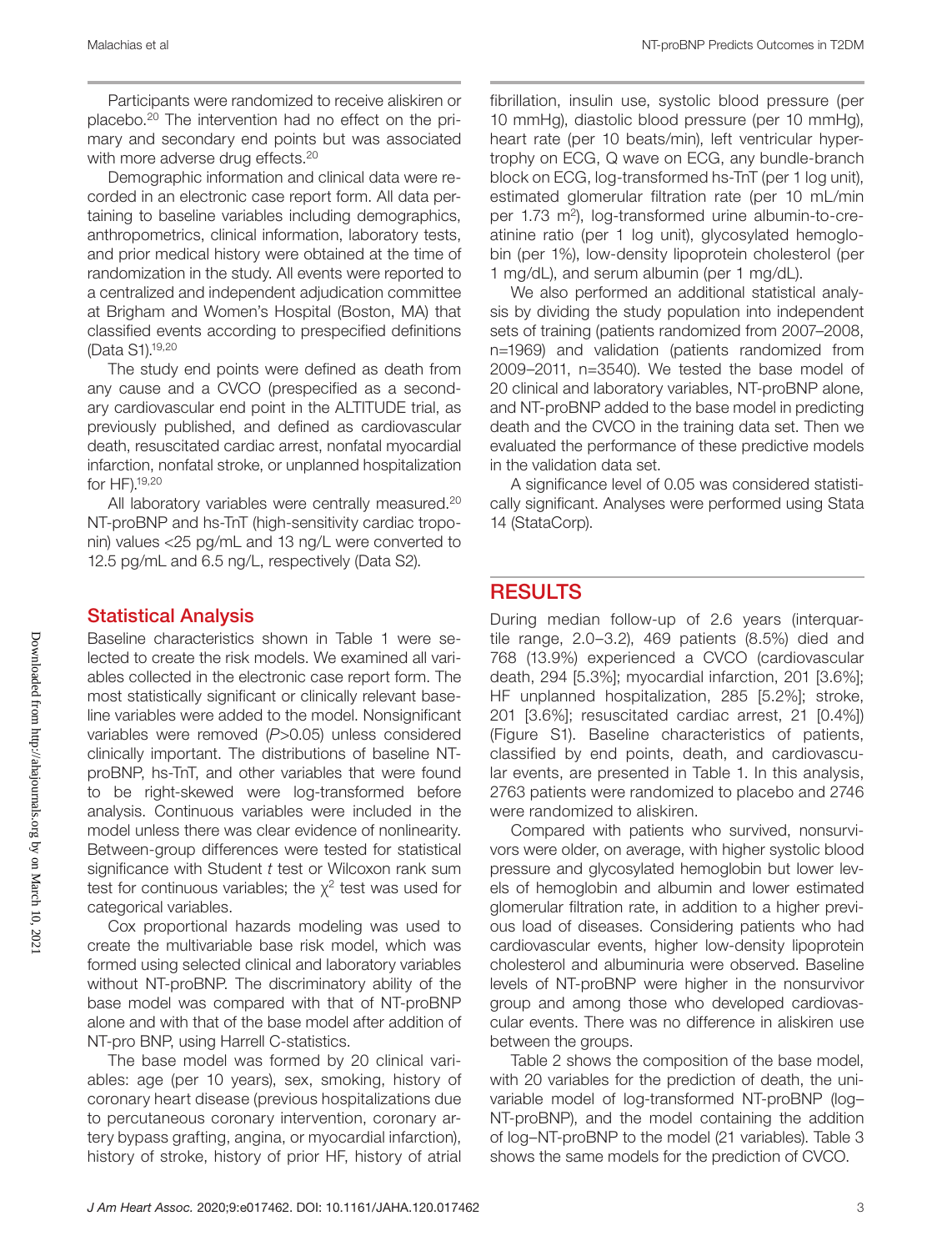#### Table 1. Baseline Characteristics of Patients Classified by Outcome Status (N=5509)

|                                  |                     | Death               |         |                     | <b>CVCO</b>         |         |
|----------------------------------|---------------------|---------------------|---------|---------------------|---------------------|---------|
|                                  | <b>No</b>           | Yes                 |         | No                  | Yes                 |         |
|                                  | $n = 5040$          | $n = 469$           | P Value | $n = 4741$          | $n = 768$           | P Value |
| Age, y                           | $64.1 \pm 9.8$      | $68.1 \pm 9.3$      | < 0.001 | $64.0 \pm 9.8$      | $67.0 \pm 9.2$      | < 0.001 |
| Female sex                       | 1569 (31.1)         | 129 (27.5)          | 0.1     | 1466 (30.9)         | 232 (30.2)          | 0.69    |
| Race                             |                     |                     | 0.002   |                     |                     | 0.014   |
| White                            | 2755 (54.7)         | 267 (56.9)          |         | 2565 (54.1)         | 457 (59.5)          |         |
| <b>Black</b>                     | 121(2.4)            | 12(2.6)             |         | 113(2.4)            | 20(2.6)             |         |
| Asian                            | 1876 (37.2)         | 143 (30.5)          |         | 1775 (37.4)         | 244 (31.8)          |         |
| Native American                  | 1(0.0)              | 0(0.0)              |         | 1(0.0)              | 0(0.0)              |         |
| Pacific Islander                 | 9(0.2)              | 2(0.4)              |         | 7(0.1)              | 4(0.5)              |         |
| Other                            | 278(5.5)            | 45 (9.6)            |         | 280 (5.9)           | 43(5.6)             |         |
| BMI, kg/m <sup>2</sup>           | $29.7 \pm 5.9$      | $29.3 \pm 6.0$      | 0.09    | $29.7 \pm 5.9$      | $29.9 \pm 6.0$      | 0.35    |
| SBP, mm Hg                       | $137.4 \pm 16.2$    | 140.4±17.0          | < 0.001 | 137.2±16.1          | 140.9±16.8          | < 0.001 |
| DBP, mm Hg                       | 74.4±9.7            | 73.8±10.5           | 0.2     | 74.5±9.7            | 73.8±10.1           | 0.07    |
| Heart rate, bpm                  | 72.3±12.4           | 72.6±13.1           | 0.61    | 72.5±12.4           | 71.8±12.8           | 0.21    |
| Smoking status                   |                     |                     | 0.08    |                     |                     | 0.08    |
| No smoker                        | 2498 (49.6)         | 210 (44.8)          |         | 2359 (49.8)         | 349 (45.4)          |         |
| Former                           | 1822 (36.2)         | 193 (41.2)          |         | 1715 (36.2)         | 300 (39.1)          |         |
| Current                          | 720 (14.3)          | 66 (14.1)           |         | 667 (14.1)          | 119 (15.5)          |         |
| Hemoglobin, g/dL                 | $13.2 \pm 1.7$      | $12.8 \pm 1.8$      | < 0.001 | $13.2 \pm 1.7$      | $13.0 \pm 1.8$      | 0.004   |
| Serum albumin, mg/dL             | $4.3 \pm 0.4$       | $4.1 \pm 0.5$       | < 0.001 | $4.3 \pm 0.4$       | $4.1 \pm 0.4$       | < 0.001 |
| HDL-C, mg/dL                     | $46.2 \pm 12.7$     | 46.9±13.9           | 0.25    | $46.2 \pm 12.7$     | 46.6±13.3           | 0.43    |
| LDL-C, mg/dL                     | 98.4±36.9           | $100.4 \pm 38.1$    | 0.25    | $97.7 \pm 36.6$     | 103.5±39.3          | < 0.001 |
| Potassium, mEq/L                 | $4.5 \pm 0.5$       | $4.5 \pm 0.5$       | 0.65    | $4.5 \pm 0.5$       | $4.5 \pm 0.5$       | 0.26    |
| $HbA_{1c}$ , %                   | $7.7 \pm 1.5$       | $7.9 + 1.7$         | 0.015   | $7.7 \pm 1.5$       | $7.9 + 1.7$         | < 0.001 |
| HbA <sub>1c</sub> , mmol/mol     | $60.8 \pm 16.7$     | $62.8 \pm 18.9$     | 0.015   | $60.6 \pm 16.5$     | $63.2 \pm 18.7$     | < 0.001 |
| eGFR, mL/min/1.73 m <sup>2</sup> | $58.0 \pm 23.0$     | $51.2 \pm 20.1$     | < 0.001 | $58.1 \pm 23.0$     | $53.0 \pm 20.8$     | < 0.001 |
| eGFR category                    |                     |                     | < 0.001 |                     |                     | < 0.001 |
| $30$                             | 111 $(2.2)$         | 21(4.5)             |         | 108(2.3)            | 24(3.1)             |         |
| 30 to $<$ 45                     | 1431 (28.4)         | 192 (40.9)          |         | 1331 (28.1)         | 292 (38.0)          |         |
| 45 to $< 60$                     | 1779 (35.3)         | 152 (32.4)          |         | 1682 (35.5)         | 249 (32.4)          |         |
| $\geq 60$                        | 1719 (34.1)         | 104 (22.2)          |         | 1620 (34.2)         | 203 (26.4)          |         |
| UACR geometric mean, mg/g        | 209.2 (198.1-220.9) | 228.1 (188.1-276.5) | 0.37    | 206.4 (195.2-218.3) | 239.6 (205.9-278.9) | 0.05    |
| UACR, median (IQR)               | 301.9 (62.8-894.9)  | 284.6 (53.9-1272.1) | 0.31    | 297.9 (64.5-863.7)  | 320.9 (52.8-1340.1) | 0.015   |
| <b>UACR</b> category             |                     |                     | 0.59    |                     |                     | 0.67    |
| $<$ 20                           | 708 (14.0)          | 69 (14.7)           |         | 661 (13.9)          | 116(15.1)           |         |
| 20 to <200                       | 1245 (24.7)         | 124 (26.4)          |         | 1183 (25.0)         | 186 (24.2)          |         |
| $\geq$ 200                       | 3087 (61.3)         | 276 (58.8)          |         | 2897 (61.1)         | 466 (60.7)          |         |
| BB on ECG                        | 480 (9.5)           | 86 (18.3)           | < 0.001 | 438 (9.2)           | 128 (16.7)          | < 0.001 |
| LVH on ECG                       | 340 (6.7)           | 51(10.9)            | < 0.001 | 319(6.7)            | 72 (9.4)            | 0.008   |
| Q wave on ECG                    | 315(6.3)            | 53 (11.3)           | < 0.001 | 296 (6.2)           | 72 (9.4)            | 0.001   |
| T2DM diagnosis time, y           |                     |                     | 0.29    |                     |                     | 0.16    |
| >5                               | 4124 (81.8)         | 395 (84.2)          |         | 3870 (81.6)         | 649 (84.5)          |         |
| $1 - 5$                          | 738 (14.6)          | 63 (13.4)           |         | 705 (14.9)          | 96 (12.5)           |         |
| <1                               | 178 (3.5)           | 11 $(2.3)$          |         | 166 (3.5)           | 23(3.0)             |         |
| Insulin use                      | 2912 (57.8)         | 300 (64.0)          | 0.009   | 2712 (57.2)         | 500 (65.1)          | 0.001   |
| Statin use                       | 3220 (63.9)         | 293 (62.5)          | 0.54    | 2996 (63.2)         | 517 (67.3)          | 0.027   |

(Continues)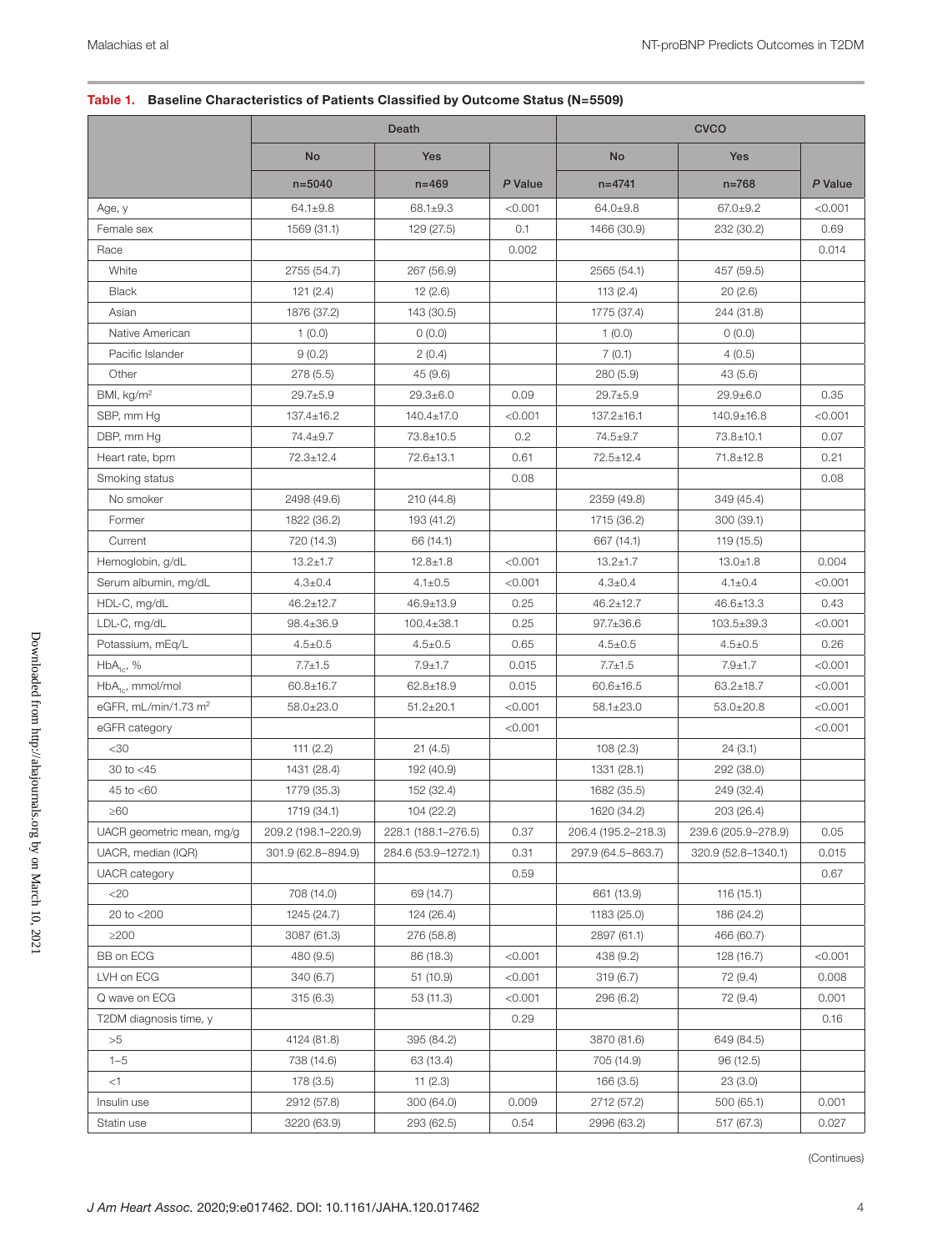#### Table 1. Continued

|                            |                 | Death         |         |                 | <b>CVCO</b>     |         |
|----------------------------|-----------------|---------------|---------|-----------------|-----------------|---------|
|                            | <b>No</b>       | Yes           |         | <b>No</b>       | <b>Yes</b>      |         |
|                            | $n = 5040$      | $n = 469$     | P Value | $n = 4741$      | $n = 768$       | P Value |
| <b>B-Blocker use</b>       | 2453 (48.7)     | 261 (55.7)    | 0.004   | 2258 (47.6)     | 456 (59.4)      | < 0.001 |
| ACEi use                   | 2143 (43.5)     | 230 (50.1)    | 0.006   | 1989 (43.0)     | 384 (50.9)      | < 0.001 |
| ARB use                    | 2904 (58.6)     | 241 (52.4)    | 0.01    | 2757 (59.1)     | 388 (51.5)      | < 0.001 |
| Aliskiren use              | 2509 (49.8)     | 237 (50.5)    | 0.76    | 2346 (49.5)     | 400(52.1)       | 0.18    |
| History of HF              | 467 (9.3)       | 113 (24.1)    | < 0.001 | 396 (8.4)       | 184 (24.0)      | < 0.001 |
| History of CABG            | 578 (11.5)      | 64 (13.6)     | 0.16    | 517 (10.9)      | 125(16.3)       | < 0.001 |
| History of PCI             | 715 (14.2)      | 72 (15.4)     | 0.49    | 659 (13.9)      | 128(16.7)       | 0.042   |
| History of MI              | 735 (14.6)      | 108 (23.0)    | < 0.001 | 662 (14.0)      | 181 (23.6)      | < 0.001 |
| History of unstable angina | 443 (8.8)       | 60 (12.8)     | 0.004   | 394 (8.3)       | 109(14.2)       | < 0.001 |
| History of stroke          | 476 (9.4)       | 66 (14.1)     | 0.001   | 434 (9.2)       | 108(14.1)       | < 0.001 |
| History of TIA             | 211(4.2)        | 27(5.8)       | 0.11    | 183 (3.9)       | 55 (7.2)        | < 0.001 |
| History of amputation      | 160(3.2)        | 34(7.2)       | < 0.001 | 158(3.3)        | 36(4.7)         | 0.06    |
| History of ulcer           | 147(2.9)        | 29 (6.2)      | < 0.001 | 145(3.1)        | 31(4.0)         | 0.15    |
| History of AF              | 381 (7.6)       | 79 (16.8)     | < 0.001 | 336(7.1)        | 124(16.1)       | < 0.001 |
| History of atrial flutter  | 20(0.4)         | 3(0.6)        | 0.44    | 19(0.4)         | 4(0.5)          | 0.63    |
| Pacemaker                  | 114(2.3)        | 18(3.8)       | 0.033   | 99(2.1)         | 33(4.3)         | < 0.001 |
| NT-proBNP, pg/mL           | 389.5±1091.9    | 1267.9±2611.8 | < 0.001 | 357.1±1040.3    | 1126.1±2286.5   | < 0.001 |
| hs-TnT, ng/L               | $18.2 \pm 17.9$ | 39.1±124.9    | < 0.001 | $17.9 \pm 17.7$ | $32.9 \pm 98.6$ | < 0.001 |

Data are shown as mean±SD or n (%) except as noted. ACEi indicates angiotensin-converting enzyme inhibitor; AF, atrial fibrillation; ARB, angiotensin II receptor blockers; BB, any bundle branch block; BMI, body mass index; CABG, coronary artery bypass grafting; CVCO, cardiovascular composite outcome; DBP, diastolic blood pressure; eGFR, estimated glomerular filtration rate; HbA<sub>1c</sub>, glycated haemoglobin; HDL-C, high-density lipoprotein cholesterol; HF, heart failure; hs-TnT, high-sensitivity cardiac troponin; IQR, interquartile range; LDL-C, low-density lipoprotein cholesterol; LVH, left ventricular hypertrophy; MI, myocardial infarction; NT-proBNP, N-terminal pro–B-type natriuretic peptide; PCI, percutaneous coronary intervention; SBP, systolic blood pressure; T2DM, type 2 diabetes mellitus; TIA, transient ischemic attack; and UACR, urine albumin-to-creatinine ratio.

In prediction of death, the C-statistic of base model was 0.744 (95% CI, 0.722–0.767), and the mortality rates per 100 person-years were 0.7 (95% CI, 0.4–1.2) in the 1st decile and 11.6 (9.9–13.7) in the 10th decile of predicted risk (Figure 1). The C-statistic for NT-proBNP as a single variable was 0.745 (95% CI, 0.723–0.768; *P*=0.95 versus model), and the mortality rates per 100 person-years were 0.7 (95% CI, 0.4–1.2) in the 1st decile and 11.6 (95% CI, 9.9–13.6) in the 10th decile of NT-proBNP (Figure 1).

In prediction of the CVCO, the C-statistic for the 20-variable model was 0.731 (95% CI, 0.714–0.749), and the incidence rates per 100 person-years were 0.9 (95% CI, 0.5–1.5) in the 1st decile and 19.2 (95% CI, 16.8–22.0) in the 10th decile of predicted risk (Figure 2). The C-statistic for NT-proBNP alone was 0.723 (95% CI, 0.704–0.741; *P*=0.37 versus model), and the incidence rates per 100 person-years were 1.3 (95% CI, 0.8–2.0) in the 1st decile and 19.4 (95% CI, 16.9–22.1) in the 10th decile of NT-proBNP (Figure 2).

The C-statistic for predicting death in the base model (0.744) was improved by adding NT-proBNP (0.779, *P*<0.001 versus model). Similarly, the model ability for predicting the CVCO (0.731) was augmented by including NT-proBNP in the model (0.763, *P*<0.001 versus model). C-statistics for NT-pro BNP alone were also improved by use of the base model plus NT-proBNP in the prediction of both death (0.745 versus 0.779, *P*<0.001) and CVCO (0.723 versus 0.763, *P*<0.001) (Figures 1 and 2).

In the independent training and validation data sets, we reached the same conclusion—that NT-pro-BNP by itself had discriminatory capacity similar to the 20-variable clinical model for death and the CVCO (Tables S1 through S3).

## Sensitivity Analyses

We also performed a sensitivity analysis of 4929 individuals, excluding 580 patients with a previous history of HF. For the prediction of death, once again, NTproBNP alone was as good as the model (C-statistic, 0.726 versus 0.733, *P*=0.68) and enhanced its ability when added to the model (0.733 versus 0.768, *P*<0.001).

The same type of sensitivity analysis, excluding individuals with a previous history of HF, was performed for the CVCO, for which NT-proBNP as a single variable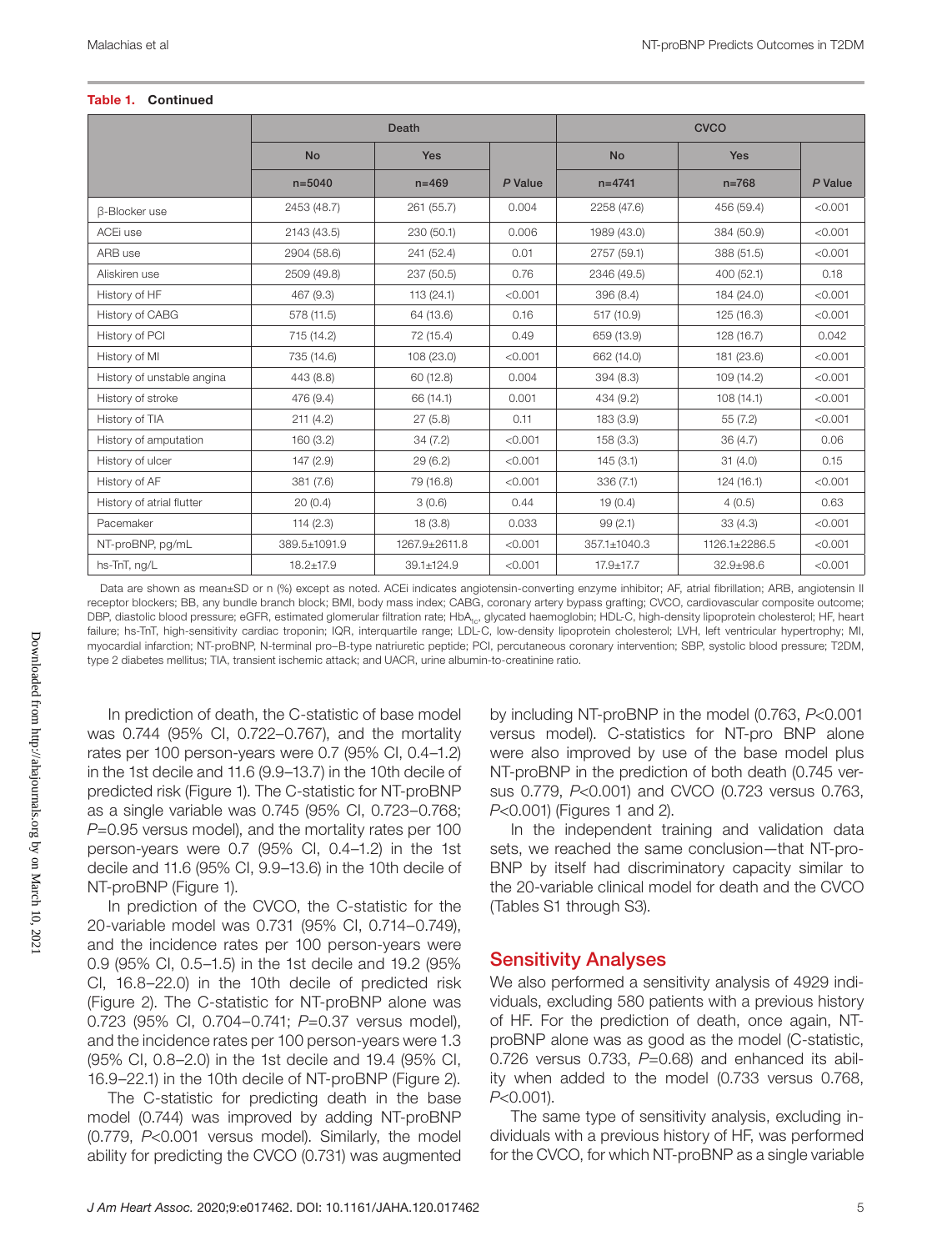|                                         |           | <b>Base Model</b>                                           |         |          |           | <b>Base Model+N-TproBNP</b>                                 |         |          |           |                                                           | NT-proBNP by Itself |          |  |  |
|-----------------------------------------|-----------|-------------------------------------------------------------|---------|----------|-----------|-------------------------------------------------------------|---------|----------|-----------|-----------------------------------------------------------|---------------------|----------|--|--|
|                                         |           | (20 Variables; C-Statistic, 0.744<br>[95% CI, 0.722-0.767]) |         |          |           | (21 Variables; C-Statistic, 0.779<br>[95% CI, 0.758-0.800]) |         |          |           | (1 Variable; C-Statistic, 0.745 [95%<br>CI, 0.723-0.768]) |                     |          |  |  |
| <b>Variables</b>                        | <b>HR</b> | 95% CI                                                      | P Value | $\chi^2$ | <b>HR</b> | 95% CI                                                      | P Value | $\chi^2$ | <b>HR</b> | 95% CI                                                    | P Value             | $\chi^2$ |  |  |
| Log NT-proBNP, per 1 log unit           | $\cdots$  | $\cdots$                                                    | .       | $\ldots$ | 1.62      | $1.49 - 1.77$                                               | < 0.001 | 118.6    | 1.94      | $1.81 - 2.07$                                             | < 0.001             | 383.4    |  |  |
| Log hs-TnT, per 1 log unit              | 1.85      | $1.63 - 2.11$                                               | < 0.001 | 85.0     | 1.49      | $1.29 - 1.71$                                               | < 0.001 | 30.8     |           |                                                           |                     |          |  |  |
| Age, per 10 y                           | 1.57      | $1.39 - 1.77$                                               | < 0.001 | 54.0     | 1.43      | $1.26 - 1.61$                                               | < 0.001 | 32.8     |           |                                                           |                     |          |  |  |
| Albumin, per 1 mg/dL                    | 0.55      | $0.43 - 0.69$                                               | < 0.001 | 25.2     | 0.77      | $0.6 - 0.98$                                                | 0.035   | 4, 5     |           |                                                           |                     |          |  |  |
| History of HF                           | 1.79      | $1.41 - 2.28$                                               | < 0.001 | 22.7     | 1.42      | $1.11 - 1.81$                                               | 0.005   | 7.9      |           |                                                           |                     |          |  |  |
| Heart rate, per 10 beats/min            | 1.10      | $1.02 - 1.19$                                               | 0.015   | 5.9      | 1.13      | $1.05 - 1.22$                                               | 0.002   | 9.5      |           |                                                           |                     |          |  |  |
| History of stroke                       | 1.38      | $1.06 - 1.80$                                               | 0.02    | 5.8      | 1.43      | $1.10 - 1.87$                                               | 0.008   | 7.1      |           |                                                           |                     |          |  |  |
| $HbA10$ , per 1%                        | 1.08      | $1.01 - 1.14$                                               | 0.02    | 5.7      | 1.09      | $1.02 - 1.15$                                               | 0.007   | 7.2      |           |                                                           |                     |          |  |  |
| Smoking                                 | 1.17      | $1.02 - 1.35$                                               | 0.03    | 4.9      | 1.17      | $1.01 - 1.34$                                               | 0.03    | 4.6      |           |                                                           |                     |          |  |  |
| LVH on ECG                              | 1.38      | $1.03 - 1.86$                                               | 0.03    | 4.6      | 1.17      | $0.87 - 1.57$                                               | 0.30    | 1.1      |           |                                                           |                     |          |  |  |
| Q wave on ECG                           | 1.38      | $1.02 - 1.87$                                               | 0.04    | 4.3      | 1.12      | $0.82 - 1.53$                                               | 0.47    | 0.5      |           |                                                           |                     |          |  |  |
| History of AF                           | 1.31      | $1.00 - 1.71$                                               | 0.05    | 3.8      | 0.99      | $0.76 - 1.29$                                               | 0.93    | 0.0      |           |                                                           |                     |          |  |  |
| <b>BB</b> on ECG                        | 1.27      | $1.00 - 1.62$                                               | 0.05    | 3.7      | 1.07      | $0.84 - 1.38$                                               | 0.57    | 0.3      |           |                                                           |                     |          |  |  |
| Log UACR, per 1 log unit                | 1.05      | $0.99 - 1.11$                                               | 0.10    | 2.7      | 1.03      | $0.98 - 1.10$                                               | 0.24    | 1.4      |           |                                                           |                     |          |  |  |
| SBP, per 10 mmHg                        | 1.05      | $0.98 - 1.12$                                               | 0.15    | 2.0      | 1.03      | $0.97 - 1.10$                                               | 0.33    | 0.9      |           |                                                           |                     |          |  |  |
| Female sex                              | 1.16      | $0.92 - 1.46$                                               | 0.22    | 1.5      | 0.95      | $0.75 - 1.21$                                               | 0.67    | 0.2      |           |                                                           |                     |          |  |  |
| History of CHD                          | 1.14      | $0.92 - 1.42$                                               | 0.22    | 1.5      | 0.97      | $0.79 - 1.20$                                               | 0.79    | 0.1      |           |                                                           |                     |          |  |  |
| LDL-C, 1 mg/dL                          | 1.00      | $1.00 - 1.00$                                               | 0.24    | 1.4      | 1.00      | $1.00 - 1.01$                                               | 0.02    | 5.9      |           |                                                           |                     |          |  |  |
| eGFR, per 10 mL/min/1.73 m <sup>2</sup> | 0.97      | $0.92 - 1.03$                                               | 0.34    | 0.9      | 1.01      | $0.96 - 1.07$                                               | 0.67    | 0.2      |           |                                                           |                     |          |  |  |
| Insulin use                             | 1.05      | $0.85 - 1.28$                                               | 0.66    | 0.2      | 1.13      | $0.92 - 1.39$                                               | 0.26    | 1.3      |           |                                                           |                     |          |  |  |
| DBP, per 10 mm Hg                       | 1.01      | $0.90 - 1.13$                                               | 0.86    | 0.0      | 0.98      | $0.87 - 1.09$                                               | 0.70    | 0.2      |           |                                                           |                     |          |  |  |

#### Table 2. Death Prediction Models

AF indicates atrial fibrillation; BB, any bundle-branch block; CHD, coronary heart disease; DBP, diastolic blood pressure; eGFR, estimated glomerular filtration rate; HbA<sub>1c</sub>, glycated hemoglobin; HF, heart failure; HR, hazard ratio; hs-TnT, high-sensitivity cardiac troponin; LDL-C, low-density lipoprotein cholesterol; LVH, left ventricular hypertrophy; NT-proBNP, N-terminal pro-B-type natriuretic peptide; SBP, systolic blood pressure; UACR, urine albumin-to-creatinine ratio.

proved to be as discriminatory as the model (0.705 versus 0.714,  $P=0.42$ ) and improved its strength when added to the model (0.714 versus 0.749, *P*<0.001).

Regardless of whether the inclusion criteria was CVD (n=2237) or CKD (n=3368), the finding of NTproBNP being as discriminatory as the model was confirmed for predicting death (C-statistic, 0.711 versus 0.732 [P=0.18] among patients with CVD and 0.743 versus 0.746 [*P*=0.82] in those with CKD) and the CVCO (0.692 versus 0.711 [*P*=0.16] among patients with CVD and 0.722 versus 0.732 [*P*=0.40] in those with CKD). Only 96 patients (1.7%) met both criteria and were not assessed separately.

Sensitivity analyses considering body mass index and use of aliskiren are shown in Table S4.

## **DISCUSSION**

Our goal was to evaluate the discriminatory ability of NT-proBNP by itself in high-risk patients with T2DM and CVD, CKD, or both. We demonstrated that NTproBNP alone was able to predict both death and a CVCO as accurately as the multivariable model composed of the 20 most significant and relevant clinical variables.

Patients with T2DM are at 2 to 4 times greater risk of death and cardiovascular events than the general population.2 Validated models, such as the Framingham risk score and the UKPDS (United Kingdom Prospective Diabetes Study) model, have shown limited ability to accurately estimate the cardiovascular risk of individuals with T2DM.4,5 Several studies have proposed improvements for risk stratification of patients with T2DM, especially those in secondary prevention; suggested improvements include the incorporation of clinical information<sup>21</sup> and the addition of cardiac biomarkers.  $8-18$ 

The importance of BNPs in improving the prediction of cardiovascular events has been well established when added to multivariable models. An analysis of 42 protein biomarkers in the SUMMIT (Surrogate Markers for Micro- and Macrovascular Hard Endpoints for Innovative Diabetes Tools) consortium involving individuals with T2DM and without apparent CVD and controls, NT-proBNP, followed by hs-TnT and 4 other proteins, revealed the ability to increase cardiovascular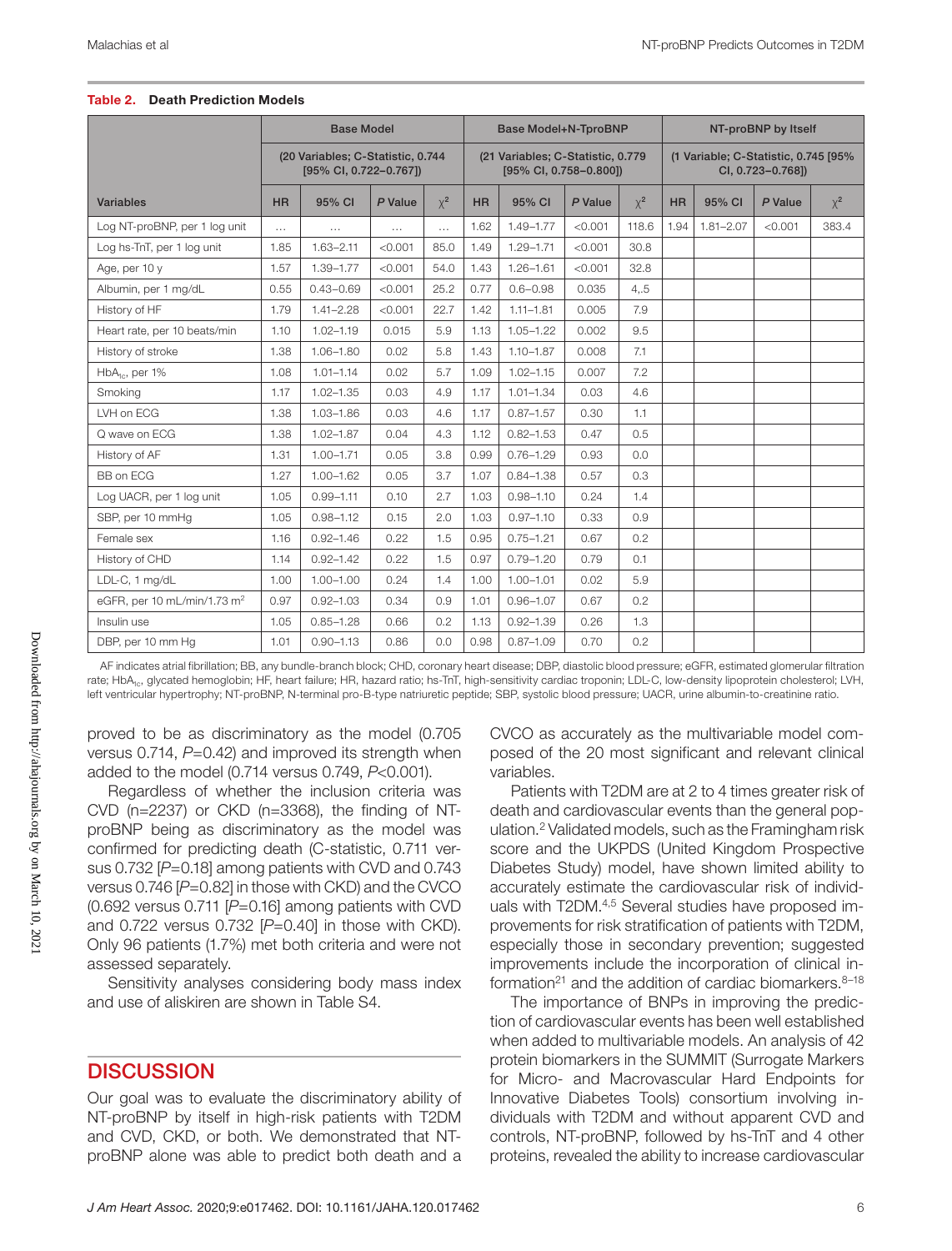|                                         |           | <b>Base Model</b>                                           |          |          |           | <b>Base Model+NT-proBNP</b>                                 |         |          |                                                           |           | NT-proBNP by Itself |          |  |
|-----------------------------------------|-----------|-------------------------------------------------------------|----------|----------|-----------|-------------------------------------------------------------|---------|----------|-----------------------------------------------------------|-----------|---------------------|----------|--|
|                                         |           | (20 Variables; C-Statistic, 0.731<br>[95% CI, 0.714-0.749]) |          |          |           | (21 Variables; C-Statistic, 0.763 [95%<br>CI, 0.746-0.780]) |         |          | (1 Variable; C-Statistic, 0.723 [95%<br>CI, 0.704-0.741]) |           |                     |          |  |
| Variables                               | <b>HR</b> | 95% CI                                                      | P Value  | $\chi^2$ | <b>HR</b> | 95% CI                                                      | P Value | $\chi^2$ | <b>HR</b>                                                 | 95% CI    | P Value             | $\chi^2$ |  |
| Log NT-proBNP, per 1 log unit           | $\cdots$  | $\ldots$                                                    | $\cdots$ | $\cdots$ | 1.63      | $1.52 - 1.75$                                               | < 0.001 | 189.9    | 1.88                                                      | 1.78-1.98 | < 0.001             | 545.2    |  |
| Log hs-TnT, per 1 log unit              | 1.63      | $1.47 - 1.81$                                               | < 0.001  | 86.5     | 1.31      | $1.18 - 1.47$                                               | < 0.001 | 23.3     |                                                           |           |                     |          |  |
| History of HF                           | 2.11      | $1.75 - 2.55$                                               | < 0.001  | 60.7     | 1.69      | $1.40 - 2.05$                                               | < 0.001 | 29.6     |                                                           |           |                     |          |  |
| Age, per 10 y                           | 1.32      | $1.21 - 1.45$                                               | < 0.001  | 34.8     | 1.21      | $1.10 - 1.33$                                               | < 0.001 | 15.4     |                                                           |           |                     |          |  |
| Albumin, per 1 mg/dL                    | 0.58      | $0.48 - 0.70$                                               | < 0.001  | 34.1     | 0.80      | $0.66 - 0.96$                                               | 0.02    | 5.4      |                                                           |           |                     |          |  |
| LDL-C, 1 mg/dL                          | 1.00      | $1.00 - 1.01$                                               | < 0.001  | 17.3     | 1.01      | $1.00 - 1.01$                                               | < 0.001 | 30.1     |                                                           |           |                     |          |  |
| History of AF                           | 1.49      | $1.21 - 1.85$                                               | < 0.001  | 13.5     | 1.12      | $0.9 - 1.38$                                                | 0.32    | 1.0      |                                                           |           |                     |          |  |
| History of stroke                       | 1.46      | $1.19 - 1.80$                                               | < 0.001  | 13.0     | 1.51      | $1.23 - 1.86$                                               | < 0.001 | 15.4     |                                                           |           |                     |          |  |
| SBP, per 10 mmHq                        | 1.09      | $1.04 - 1.15$                                               | 0.001    | 11.8     | 1.07      | $1.02 - 1.12$                                               | 0.01    | 6.7      |                                                           |           |                     |          |  |
| $HbA_{1c}$ , per 1%                     | 1.08      | $1.03 - 1.14$                                               | 0.001    | 11.4     | 1.10      | $1.05 - 1.15$                                               | < 0.001 | 15.5     |                                                           |           |                     |          |  |
| Smoking                                 | 1.19      | $1.07 - 1.33$                                               | 0.002    | 9.9      | 1.18      | $1.06 - 1.31$                                               | 0.003   | 8.8      |                                                           |           |                     |          |  |
| History of CHD                          | 1.29      | $1.09 - 1.53$                                               | 0.003    | 8.8      | 1.10      | $0.93 - 1.30$                                               | 0.25    | 1.3      |                                                           |           |                     |          |  |
| Female sex                              | 1.26      | $1.05 - 1.51$                                               | 0.01     | 6.5      | 1.04      | $0.87 - 1.25$                                               | 0.65    | 0.2      |                                                           |           |                     |          |  |
| Log UACR, per 1 log unit                | 1.06      | $1.01 - 1.11$                                               | 0.012    | 6.4      | 1.04      | $1.00 - 1.09$                                               | 0.057   | 3.6      |                                                           |           |                     |          |  |
| BB on ECG                               | 1.26      | $1.04 - 1.54$                                               | 0.02     | 5.4      | 1.09      | $0.89 - 1.33$                                               | 0.39    | 0.7      |                                                           |           |                     |          |  |
| DBP, per 10 mm Hq                       | 0.94      | $0.86 - 1.03$                                               | 0.16     | 2.0      | 0.92      | $0.85 - 1.01$                                               | 0.07    | 3.3      |                                                           |           |                     |          |  |
| Insulin use                             | 1.12      | $0.95 - 1.31$                                               | 0.18     | 1.8      | 1.19      | $1.01 - 1.40$                                               | 0.04    | 4.2      |                                                           |           |                     |          |  |
| Q wave on ECG                           | 1.16      | $0.90 - 1.49$                                               | 0.26     | 1.3      | 0.93      | $0.71 - 1.20$                                               | 0.57    | 0.3      |                                                           |           |                     |          |  |
| Heart rate, per 10 bpm                  | 1.03      | $0.97 - 1.10$                                               | 0.32     | 1.0      | 1.06      | $1.00 - 1.13$                                               | 0.06    | 3.6      |                                                           |           |                     |          |  |
| LVH on ECG                              | 1.10      | $0.86 - 1.42$                                               | 0.43     | 0.6      | 0.94      | $0.73 - 1.20$                                               | 0.60    | 0.3      |                                                           |           |                     |          |  |
| eGFR, per 10 mL/min/1.73 m <sup>2</sup> | 0.99      | $0.95 - 1.03$                                               | 0.76     | 0.1      | 1.03      | $0.99 - 1.08$                                               | 0.10    | 2.7      |                                                           |           |                     |          |  |

#### Table 3. CVCO Prediction Models

AF indicates atrial fibrillation; BB, any bundle-branch block; CHD, coronary heart disease; CVCO, cardiovascular composite outcome; DBP, diastolic blood pressure; eGFR, estimated glomerular filtration rate; HbA<sub>1c</sub>, glycated hemoglobin; HF, heart failure; HR, hazard ratio; hs-TnT, high-sensitivity cardiac troponin; LDL-C, low-density lipoprotein cholesterol; LVH, left ventricular hypertrophy; NT-proBNP, N-terminal pro-B-type natriuretic peptide; SBP, systolic blood pressure; and UACR, urine albumin-to-creatinine ratio.

outcome prediction.22 Abnormal NT-proBNP and hs-TnT levels were able to distinguish individuals with T2DM at high cardiovascular risk from those at low risk in the ARIC (Atherosclerosis Risk in Communities) study.8 Another study that evaluated 237 biomarkers in 8401 individuals with dysglycemia (59% with previous CVD) who were enrolled in the ORIGIN (Outcome Reduction With Initial Glargine Intervention) trial also identified NT-proBNP as the major predictor of cardiovascular events and death.23 In patients with T2DM involved in the ADVANCE (Action in Diabetes and Vascular Disease: Preterax and Diamicron Modified Release Evaluation) trial, the accuracy of 5-year cardiovascular risk prediction was increased by 39% with NT-proBNP and 46% with hs-TnT in net reclassification index when added to the base model. $9$  Among patients with T2DM and microalbuminuria enrolled in the Steno-2 (Intensified Multifactorial Intervention in Patients With Type 2 Diabetes and Microalbuminuria) study, NT-proBNP above the median was associated with an increased risk of CVD.<sup>14</sup> In the Sun-MACRO (Sulodexide Macroalbuminuria) trial, the addition of

NT-proBNP to a multivariable model improved prediction of cardiovascular end points in patients with T2DM and macroalbuminuria.15 Furthermore, in patients with T2DM and predialytic CKD and anemia who were evaluated in TREAT (Trial to Reduce Cardiovascular Events with Aranesp Therapy), the addition of NT-proBNP and TnT to the multivariable model was associated with net improvement of 17.8% in predicting cardiovascular outcome.16 A previous analysis of the ALTITUDE trial showed that the response to treatment with aliskiren in cardiorenal outcomes was related to baseline levels of NT-proBNP.<sup>24</sup>

Life insurance companies have recognized the predictive strength of NT-proBNP and use it to assess risk of death.25 For death, some previous studies also demonstrated the ability of BNPs to improve prediction of the multivariable models in patients with T2DM with or without CVD.9-11,15-17 Pfister et al showed that NT-proBNP measured at discharge predicts death and cardiovascular events in patients with T2DM hospitalized for a broad spectrum of CVDs.<sup>26</sup> Studying older adults with T2DM, Bruno et al demonstrated that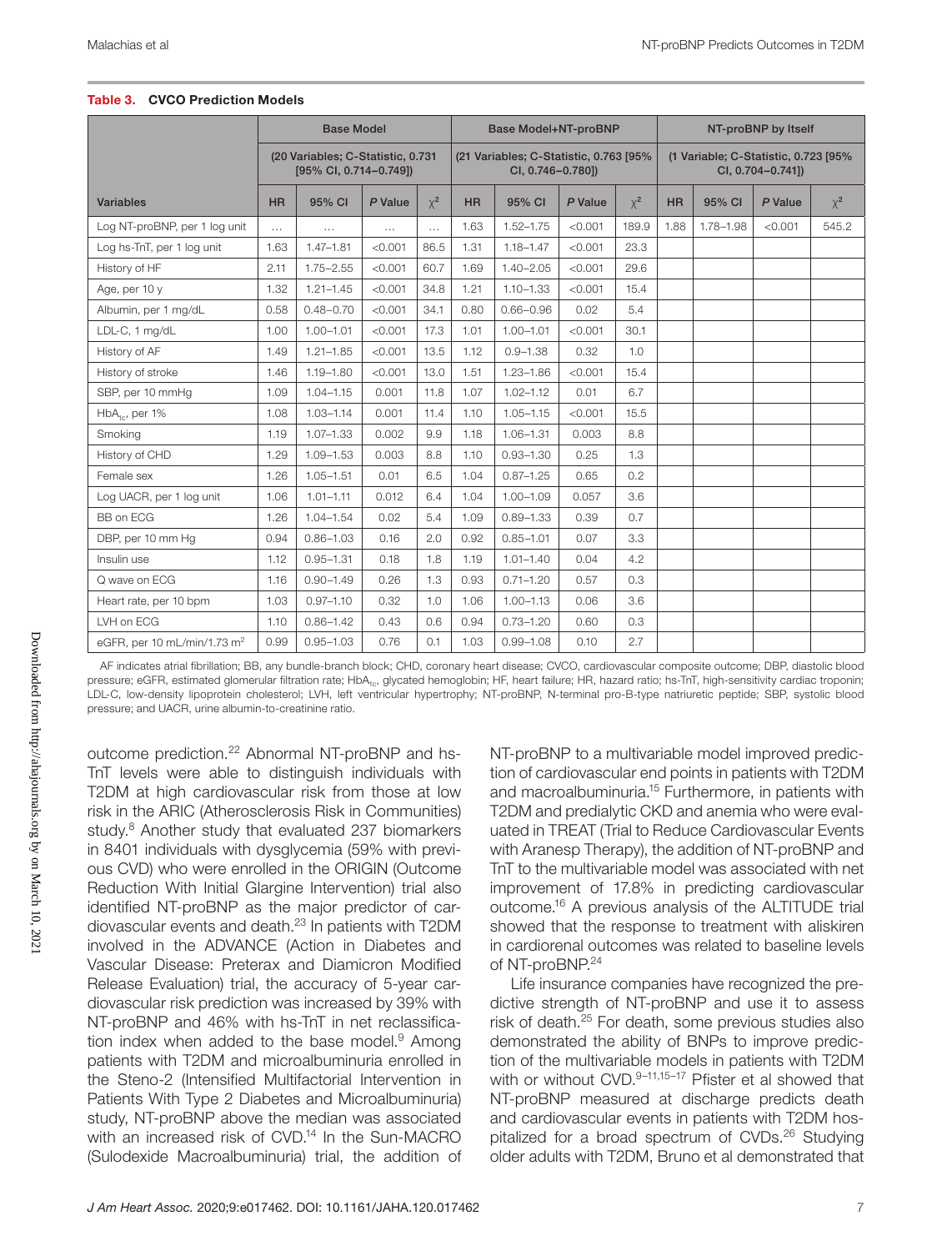

Figure 1. Death prediction models by deciles of predicted risk/deciles of NT-proBNP.

NT-proBNP indicates N-terminal pro-B-type natriuretic peptide; and py, person/years. Base Model: formed by high sensitivity cardiac troponin, age, albumin, history of heart failure, heart rate, history of stroke, HbA<sub>1c</sub>, smoking, left ventricular hypertrophy on ECG, Q wave on ECG, history of atrial fibrillation, any bundle branch block on ECG, urine albumin-to-creatinine ratio, systolic blood pressure, sex, history of coronary heart disease, low density lipoprotein cholesterol, estimated glomerular filtration rate, insulin use, and diastolic blood pressure, in decreasing order of  $\chi^2$ ; v=variables. Error bars represent 95% CIs.

NT-proBNP, adjusted for covariates, was the strongest predictor of cardiovascular mortality.27

Notably, in an analysis of the ELIXA trial, BNPs alone were as predictive as the multivariable model for death but not for other outcomes in patients with T2DM ≤180 days after acute coronary syndrome.17 We expanded knowledge about the discriminatory ability of NT-proBNP by itself, demonstrating that it was as predictive as the base model not only for death but also for CVCO and in a clinical population of patients with T2DM and CVD, CKD, or both. In addition, we showed that these results were maintained even in sensitivity analyses, excluding patients with a history of HF or considering the 2 main inclusion criteria of the study, CVD or CKD. Furthermore, NT-proBNP demonstrated incremental discriminatory strength when added to the model.

This study is a post hoc analysis of a large cohort of patients previously enrolled in a neutral clinical trial, with the possible limitations of secondary interpretations. In our data set, there was no information on left ventricular function, imaging exams, or social variables

such as income and educational level, which could provide additional contribution to risk prediction.

The mechanisms by which NT-proBNP as a single variable has been shown to be such a strong predictor of risk of death and cardiovascular events have not yet been fully elucidated. It is known that the concentrations of natriuretic peptides may change in relation to different variables such as race/ethnicity, $^{28}$  heart rate, $^{29}$ obesity, $30$  volume overload, $24$  left ventricular hypertrophy,29 HF,6,7,12,13 myocardial ischemia17,18,31 atrial fibrillation, $32$  CKD, $14-16$  stroke, $33$  and treatments.<sup>7,34</sup> BNPs are released from the heart as a counterregulatory response to increased stress on the wall, sympathetic tone, and vasoconstriction, but they are also associated with the regulation of numerous physiologic functions that control energy metabolism.<sup>35</sup> It is plausible that NT-proBNP is sensitive to different influences that expand its potential discriminatory capacity when integrating cardiovascular and hemodynamic stress from several sources.

Our results underscore the ability of a single biomarker to be as discriminatory as multiple variables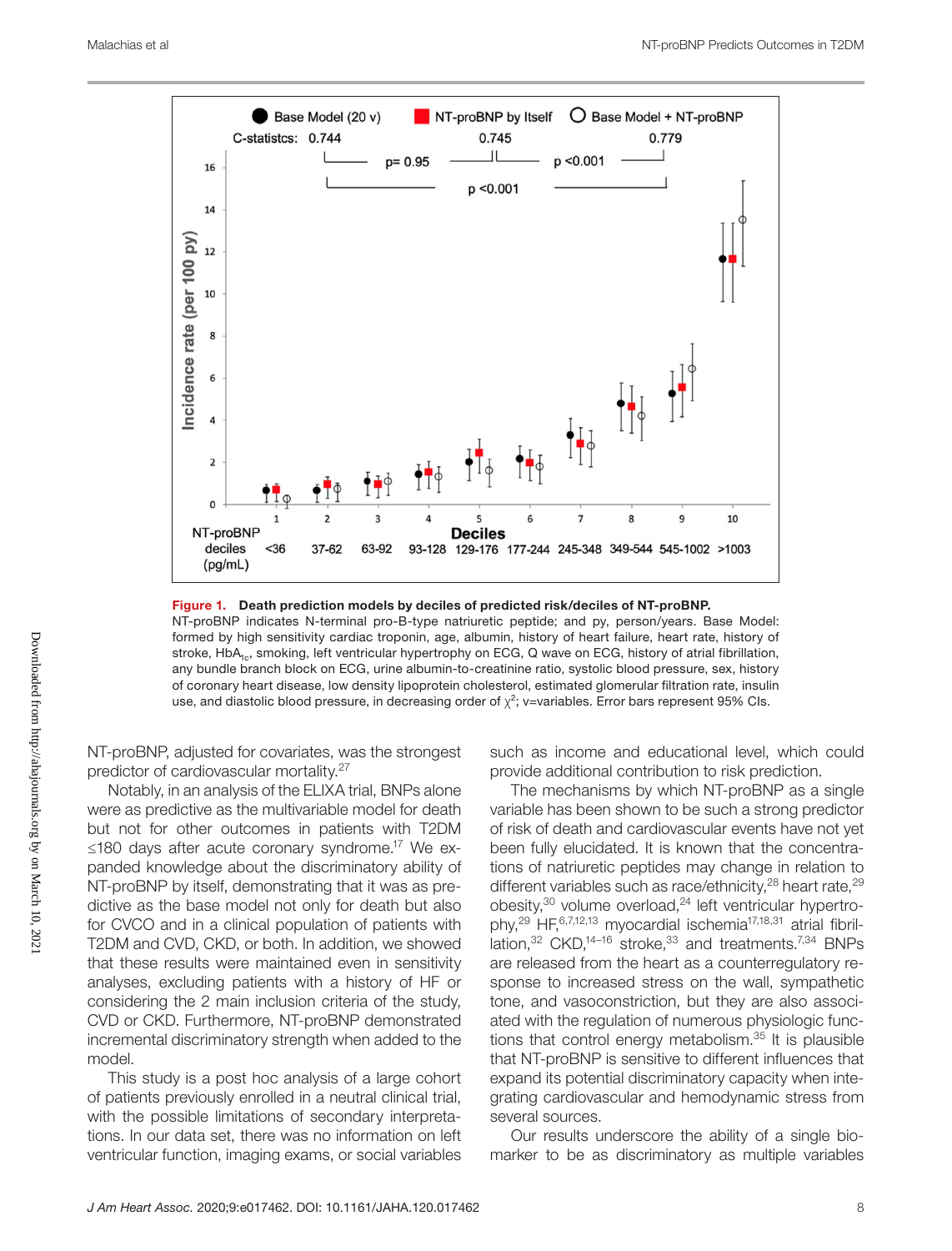

#### Figure 2. Cardiovascular composite outcome prediction models by deciles of predicted risk/ deciles of NT-proBNP.

NT-proBNP indicates N-terminal pro-B-type natriuretic peptide; and py, person/years. Base Model: formed by high sensitivity cardiac troponin, history of heart failure, age, albumin, low density lipoprotein cholesterol, history of atrial fibrillation, history of stroke, systolic blood pressure, HbA<sub>1c</sub>, smoking, history of coronary heart disease, sex, urine albumin-to-creatinine ratio, any bundle branch block on ECG, diastolic blood pressure, insulin use, Q wave on ECG, heart rate, left ventricular hypertrophy on ECG, and estimated glomerular filtration rate, in decreasing order of  $\chi^2$ ; v=variables. Error bars represent 95% CIs.

combined, not as a suggestion to replace their use but to demonstrate the strength of the information encapsulated in NT-proBNP and its potential to improve models of risk stratification in high-risk patients with T2DM.

## **CONCLUSIONS**

In high-risk patients with T2DM, NT-proBNP by itself was as discriminatory as the model of 20 traditional clinical and laboratory variables in prediction of both death and cardiovascular events. This finding does not minimize the influence of multiple other factors in the prognosis but emphasizes the importance of this biomarker as a sensitive integrator of different variables and its potential role in risk stratification.

## DATA SHARING

The sponsor of this trial is committed to sharing access to patient-level data and supporting clinical documents from eligible studies with qualified external researchers. These requests are reviewed and approved by an independent review panel based on scientific merit. All data provided are anonymized to respect the privacy of patients who have participated in the trial in line with applicable laws and regulations. Trial data are available according to the criteria and process described.36

#### ARTICLE INFORMATION

Received May 14, 2020; accepted July 31, 2020.

#### **Affiliations**

From the Cardiovascular Division, Brigham & Women's Hospital, Harvard Medical School, Boston, MA (M.V.M., B.L.C., M.O.W., A.S.D., S.D.S., M.A.P.); Faculdade Ciências Médicas de Minas Gerais, Fundação Educacional Lucas Machado, Belo Horizonte, Minas Gerais, Brazil (M.V.M.); Institute of Cardiovascular and Medical Sciences, University of Glasgow, United Kingdom (P.S.J., J.J.M.); Department of Internal Medicine and Department of Health, Medicine and Caring Sciences, Linköping University, Norrköping, Sweden (M.O.W.); Massachusetts General Hospital, Harvard Medical School, Boston, MA (R.B.-L.); MRC Unit for Lifelong Health and Ageing at UCL, Institute for Cardiovascular Sciences, University College London, London, United Kingdom (N.C.); Department of Medicine and Clinical Epidemiology, University of Texas Health Science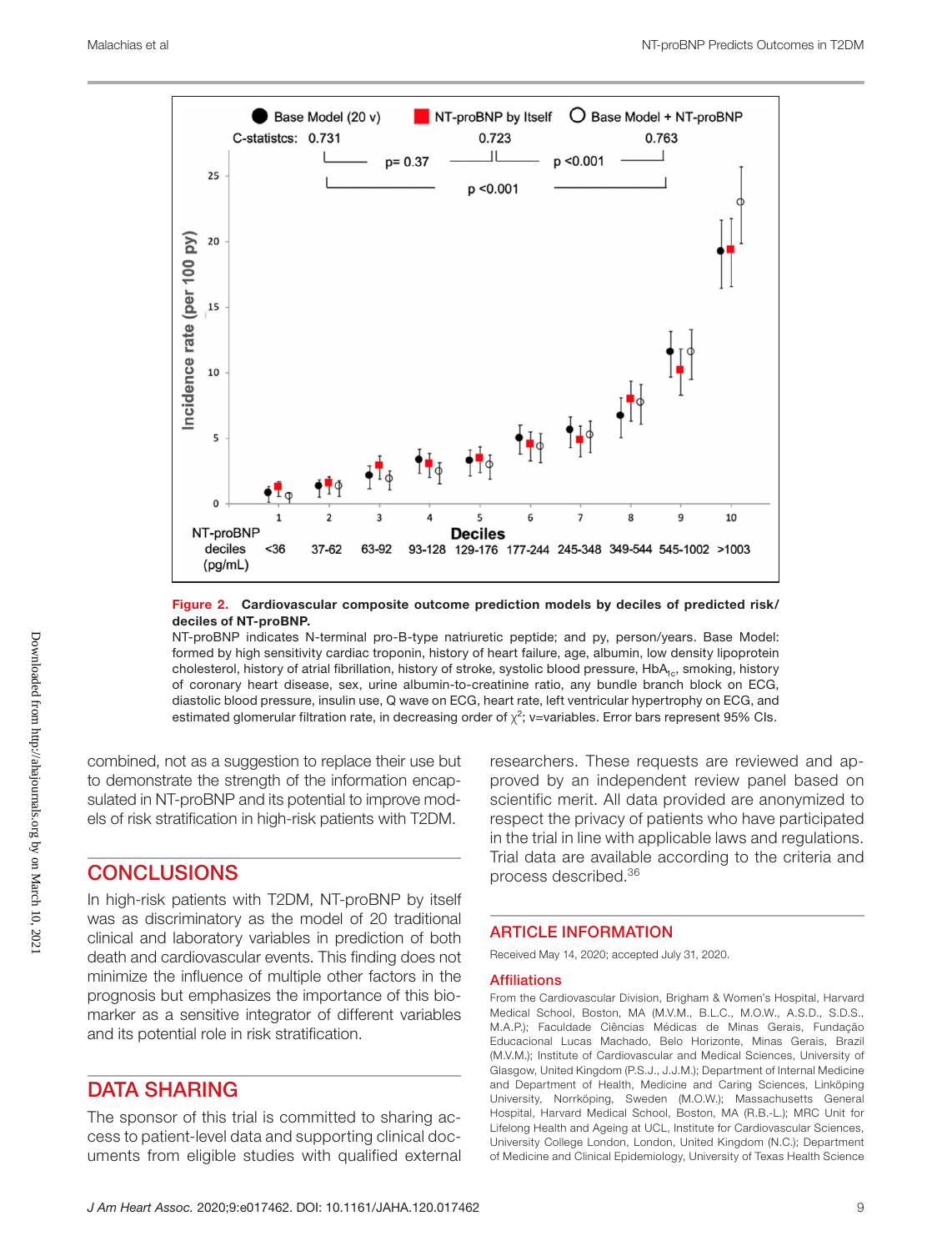Center, San Antonio, TX (S.M.H.); Department of Medical Endocrinology, Rigshospitalet, University of Copenhagen, Denmark (H.-H.P.); Novartis Pharma, New Jersey, NJ (M.F.P.); and Department of Clinical Pharmacy and Pharmacology, University Medical Center Groningen, University of Groningen, the Netherlands (D.D.Z.).

#### Sources of Funding

Novartis funded the ALTITUDE (Aliskiren in Type 2 Diabetes Using Cardiorenal Endpoints) trial. There was no sponsorship for this study.

#### **Disclosures**

Malachias serves on the advisory board and receives speaker fees from Biolab Sanus and Libbs, Brazil. Jhund receives speaker fees from Novartis and AstraZeneca; serves on the advisory boards of Novartis and Cytokinetics; receives research funding from Boehringer Ingelheim; and has been remunerated for time working on the DAPA-HF, PARADIGM-HF and PARAGON-HF trials by the University of Glasgow. Wijkman is supported by grants from the Fulbright Commission, the Swedish Heart Association, the Swedish Society of Medicine, and Region Östergötland, Sweden; has served on advisory boards or lectured for MSD, Lilly, Novo Nordisk, and Sanofi; has organized a professional regional meeting sponsored by Lilly, Rubin Medical, Sanofi, Novartis and Novo Nordisk. Bentley-Lewis is consultant to the TIMI (Thrombolysis in Myocardial Infarction) Study Group and Novo Nordisk. Chaturvedi serves as a data safety monitoring committee member for a trial sponsored by AstraZeneca. Desai receives research grants from Alnylam, AstraZeneca, and Novartis and consulting fees from Abbott, Alnylam, AstraZeneca, Amgen, Biofourmis, Boston Scientific, Boehringer-Ingelheim, Corvidia, DalCor Pharma, Merck, Novartis, Relypsa, and Regeneron. Prescott is an employee of Novartis Pharmaceuticals. Solomon has received research grants from Alnylam, Amgen, AstraZeneca, Bellerophon, Bayer, BMS, Celladon, Cytokinetics, Eidos, Gilead, GSK, Ionis, Lone Star Heart, Mesoblast, MyoKardia, NIH/NHLBI, Novartis, Sanofi Pasteur, and Theracos and has consulted for Akros, Alnylam, Amgen, Arena, AstraZeneca, Bayer, BMS, Cardior, Cardurion, Corvia, Cytokinetics, Daiichi-Sankyo, Gilead, GSK, Ironwood, Merck, Myokardia, Novartis, Roche, Takeda, Theracos, Quantum Genetics, Cardurion, AoBiome, Janssen, Cardiac Dimensions, Tenaya, Dinaqor, Tremeau. De Zeeuw serves on advisory boards and/or speaker for Bayer, Boehringer Ingelheim, Fresenius, Mundipharma, Mitsubishi-Tanabe; steering committees and/ or speaker for AbbVie and Janssen; and data safety and monitoring committees for Bayer. McMurray receives fees (all fees listed paid to Glasgow University) for serving on a steering committee from Bayer, fees for serving on a steering committee, fees for serving on an end point committee, and travel support from Cardiorentis, fees for serving on a steering committee and travel support from Amgen, fees for serving on a steering committee and travel support from Oxford University/Bayer, fees for serving as principal investigator of a trial and travel support from Theracos, fees for serving on a steering committee and travel support from AbbVie, fees for serving on a steering committee from DalCor, fees for serving on a data safety monitoring committee from Pfizer, fees for serving on a data safety monitoring committee from Merck, fees for serving on an executive committee, fees for serving as co-principal investigator of a trial, fees for serving on a steering committee, fees for serving on an executive committee, travel support, and advisory board fees from Novartis, fees for serving as co-principal investigator for a trial, fees for serving on a steering committee, and travel support from GlaxoSmithKline, fees for serving on a steering committee from Bristol-Myers Squibb, fees for serving on a steering committee, fees for serving on an endpoint adjudication committee, and travel support from Vifor-Fresenius. Pfeffer receives research support from Novartis; serves as a consultant for AstraZeneca, Corvidia, DalCor, GlaxoSmithKline, Jazz, MyoKardia, Novartis, Novo Nordisk, Pharmascience, Sanofi, and Takeda; and has equity in DalCor. The remaining authors have no disclosures to report.

#### Supplementary Materials Data S1–S2 Tables S1–S4 Figure S1

#### **REFERENCES**

1. Einarson TR, Acs A, Ludwig C, Panton UH. Prevalence of cardiovascular disease in type 2 diabetes: a systematic literature review of scientific

evidence from across the world in 2007–2017. *Cardiovasc Diabetol*. 2018;17:83.

- 2. Rawshani A, Rawshani A, Gudbjornsdottir S. Mortality and cardiovascular disease in type 1 and type 2 diabetes. *N Engl J Med*. 2017;377:300–301.
- 3. Jhund PS, McMurray JJ, Chaturvedi N, Brunel P, Desai AS, Finn PV, Haffner SM, Solomon SD, Weinrauch LA, Claggett BL, et al. Mortality following a cardiovascular or renal event in patients with type 2 diabetes in the ALTITUDE trial. *Eur Heart J*. 2015;36:2463–2469.
- 4. van Dieren S, Beulens JW, Kengne AP, Peelen LM, Rutten GE, Woodward M, van der Schouw YT, Moons KG. Prediction models for the risk of cardiovascular disease in patients with type 2 diabetes: a systematic review. *Heart*. 2012;98:360–369.
- 5. Kengne AP, Patel A, Colagiuri S, Heller S, Hamet P, Marre M, Pan CY, Zoungas S, Grobbee DE, Neal B, et al. The Framingham and UK Prospective Diabetes Study (UKPDS) risk equations do not reliably estimate the probability of cardiovascular events in a large ethnically diverse sample of patients with diabetes: the Action in Diabetes and Vascular Disease: Preterax and Diamicron-MR Controlled Evaluation (ADVANCE) Study. *Diabetologia*. 2010;53:821–831.
- 6. Jhund PS, Anand IS, Komajda M, Claggett BL, McKelvie RS, Zile MR, Carson PE, McMurray JJV. Changes in N-terminal pro-B-type natriuretic peptide levels and outcomes in heart failure with preserved ejection fraction: an analysis of the I-Preserve study. *Eur J Heart Fail*. 2015;17:809–817.
- 7. Myhre PL, Vaduganathan M, Claggett B, Packer M, Desai AS, Rouleau JL, Zile MR, Swedberg K, Lefkowitz M, Shi V, et al. B-type natriuretic peptide during treatment with sacubitril/valsartan: the PARADIGM-HF Trial. *J Am Coll Cardiol*. 2019;73:1264–1272.
- Gori M, Gupta DK, Claggett B, Selvin E, Folsom AR, Matsushita K, Bello NA, Cheng S, Shah A, Skali H, et al. Natriuretic peptide and high-sensitivity troponin for cardiovascular risk prediction in diabetes: the Atherosclerosis Risk in Communities (ARIC) Study. *Diabetes Care*. 2016;39:677–685.
- 9. Hillis GS, Welsh P, Chalmers J, Perkovic V, Chow CK, Li Q, Jun M, Neal B, Zoungas S, Poulter N, et al. The relative and combined ability of high-sensitivity cardiac troponin T and N-terminal pro-B-type natriuretic peptide to predict cardiovascular events and death in patients with type 2 diabetes. *Diabetes Care*. 2014;37:295–303.
- 10. Bhalla MA, Chiang A, Epshteyn VA, Kazanegra R, Bhalla V, Clopton P, Krishnaswamy P, Morrison LK, Chiu A, Gardetto N, et al. Prognostic role of B-type natriuretic peptide levels in patients with type 2 diabetes mellitus. *J Am Coll Cardiol*. 2004;44:1047–1052.
- 11. Scirica BM, Bhatt DL, Braunwald E, Raz I, Cavender MA, Im K, Mosenzon O, Udell JA, Hirshberg B, Pollack PS, et al. Prognostic implications of biomarker assessments in patients with type 2 diabetes at high cardiovascular risk: a secondary analysis of a randomized clinical trial. *JAMA Cardiol*. 2016;1:989–998.
- 12. Rørth R, Jhund PS, Kristensen SL, Desai AS, Køber L, Rouleau JL, Solomon SD, Swedberg K, Zile MR, Packer M, et al. The prognostic value of troponin T and N-terminal pro B-type natriuretic peptide, alone and in combination, in heart failure patients with and without diabetes. *Eur J Heart Fail*. 2019;21:40–49.
- 13. Alonso N, Lupón J, Barallat J, de Antonio M, Domingo M, Zamora E, Moliner P, Galán A, Santesmases J, Pastor C, et al. Impact of diabetes on the predictive value of heart failure biomarkers. *Cardiovasc Diabetol*. 2016;15:151.
- 14. Gaede P, Hildebrandt P, Hess G, Parving HH, Pedersen O. Plasma N-terminal pro-brain natriuretic peptide as a major risk marker for cardiovascular disease in patients with type 2 diabetes and microalbuminuria. *Diabetologia*. 2005;48:156–163.
- 15. Bidadkosh A, Lambooy SPH, Heerspink HJ, Pena MJ, Henning RH, Buikema H, Deelman LE. Predictive properties of biomarkers GDF-15, NTproBNP, and hs-TnT for morbidity and mortality in patients with type 2 diabetes with nephropathy. *Diabetes Care*. 2017;40:784–792.
- 16. McMurray JJ, Uno H, Jarolim P, Desai AS, de Zeeuw D, Eckardt KU, Ivanovich P, Levey AS, Lewis EF, McGill JB, et al. Predictors of fatal and nonfatal cardiovascular events in patients with type 2 diabetes mellitus, chronic kidney disease, and anemia: an analysis of the Trial to Reduce cardiovascular Events with Aranesp (darbepoetin-alfa) Therapy (TREAT). *Am Heart J*. 2011;162:748–755.e3.
- 17. Wolsk E, Claggett B, Pfeffer MA, Diaz R, Dickstein K, Gerstein HC, Lawson FC, Lewis EF, Maggioni AP, McMurray JJV, et al. Role of B-type natriuretic peptide and N-terminal prohormone BNP as predictors of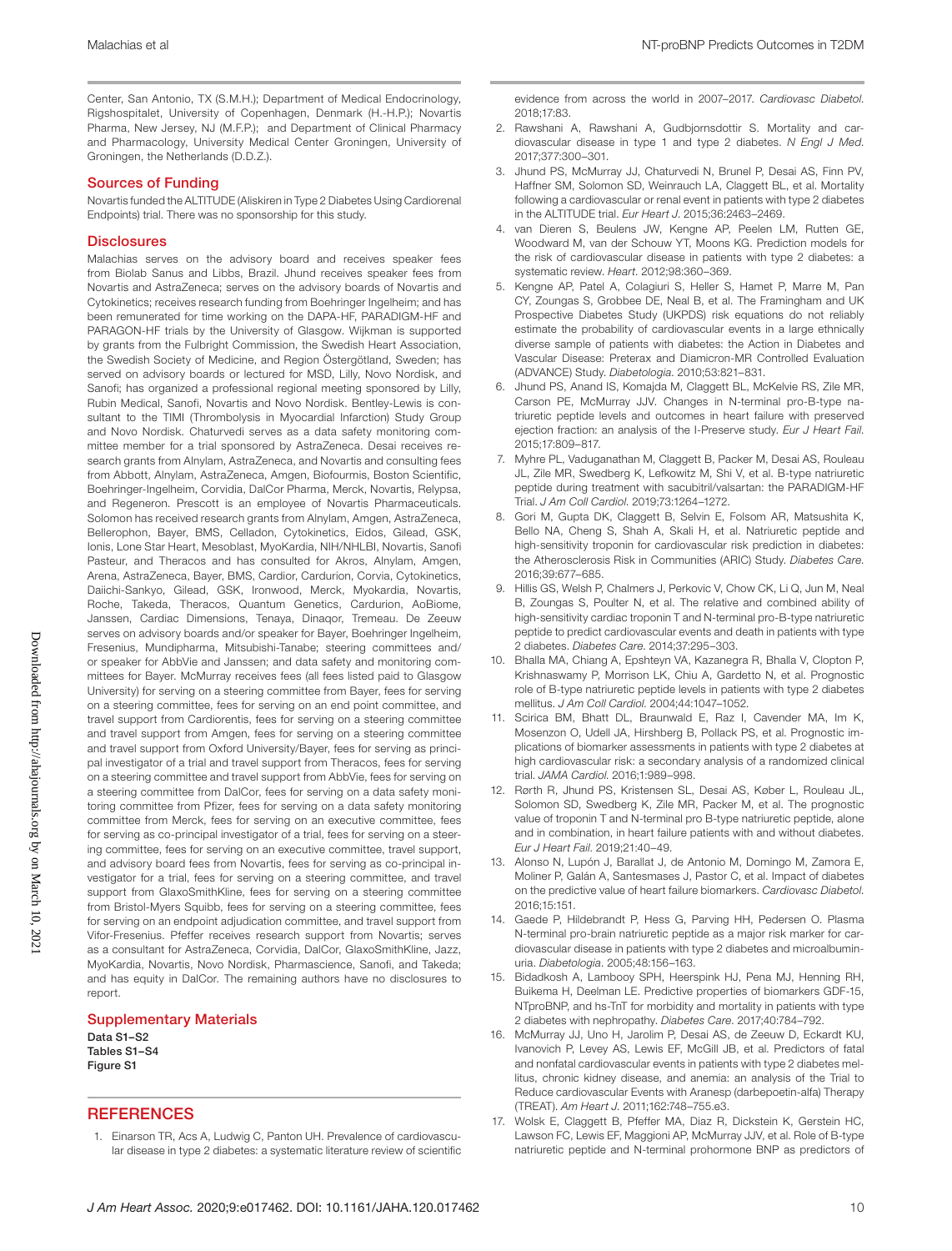cardiovascular morbidity and mortality in patients with a recent coronary event and type 2 diabetes mellitus. *J Am Heart Assoc*. 2017;6:e004743. DOI: [10.1161/JAHA.116.004743.](https://doi.org/10.1161/JAHA.116.004743)

- 18. Sabatine MS, Morrow DA, de Lemos JA, Omland T, Desai MY, Tanasijevic M, Hall C, McCabe CH, Braunwald E. Acute changes in circulating natriuretic peptide levels in relation to myocardial ischemia. *J Am Coll Cardiol*. 2004;44:1988–1995.
- 19. Parving HH, Brenner BM, McMurray JJ, de Zeeuw D, Haffner SM, Solomon SD, Chaturvedi N, Persson F, Desai AS, Nicolaides M, et al.; ALTITUDE Investigators. Cardiorenal end points in a trial of aliskiren for type 2 diabetes. *N Engl J Med*. 2012;367:2204–2213.
- 20. Parving HH, Brenner BM, McMurray JJ, de Zeeuw D, Haffner SM, Solomon SD, Chaturvedi N, Ghadanfar M, Weissbach N, Xiang Z, et al. Aliskiren trial in type 2 diabetes using cardio-renal endpoints (ALTITUDE): rationale and study design. *Nephrol Dial Transplant*. 2009;24:1663–1671.
- 21. Seferovic JP, Pfeffer MA, Claggett B, Desai AS, de Zeeuw D, Haffner SM, McMurray JJV, Parving HH, Solomon SD, Chaturvedi N. Threequestion set from Michigan Neuropathy Screening Instrument adds independent prognostic information on cardiovascular outcomes: analysis of ALTITUDE trial. *Diabetologia*. 2018;61:581–588.
- 22. Looker HC, Colombo M, Agakov F, Zeller T, Groop L, Thorand B, Palmer CN, Hamsten A, de Faire U, Nogoceke E, et al.; SUMMIT Investigators. Protein biomarkers for the prediction of cardiovascular disease in type 2 diabetes. *Diabetologia*. 2015;58:1363–1371.
- 23. Gerstein HC, Paré G, McQueen MJ, Haenel H, Lee SF, Pogue J, Maggioni AP, Yusuf S, Hess S; Outcome Reduction With Initial Glargine Intervention Trial Investigators. Identifying novel biomarkers for cardiovascular events or death in people with dysglycemia. *Circulation*. 2015;132:2297–2304.
- 24. Idzerda NMA, Persson F, Pena MJ, Brenner BM, Brunel P, Chaturvedi N, McMurray JJ, Parving HH, de Zeeuw D, Heerspink HJL. N-terminal pro-brain natriuretic peptide (NT-proBNP) predicts the cardio-renal response to aliskiren in patients with type 2 diabetes at high renal and cardiovascular risk. *Diabetes Obes Metab*. 2018;20:2899–2904.
- 25. Fulks M, Kaufman V, Clark M, Stout RL. NT-proBNP predicts all-cause mortality in a population of insurance applicants, follow-up analysis and further observations. *J Insur Med*. 2017;47:107–113.
- 26. Pfister R, Tan D, Thekkanal J, Hellmich M, Erdmann E, Schneider CA. NT-pro-BNP measured at discharge predicts outcome in multimorbid diabetic inpatients with a broad spectrum of cardiovascular disease. *Acta Diabetol*. 2007;44:91–97.
- 27. Bruno G, Landi A, Barutta F, Ghezzo G, Baldin C, Spadafora L, Schimmenti A, Prinzis T, Cavallo Perin P, Gruden G. N-terminal probrain natriuretic peptide is a stronger predictor of cardiovascular mortality than C-reactive protein and albumin excretion rate in elderly patients with type 2 diabetes: the Casale Monferrato population-based study. *Diabetes Care*. 2013;36:2677–2682.
- 28. Gupta DK, Claggett B, Wells Q, Cheng S, Li M, Maruthur N, Selvin E, Coresh J, Konety S, Butler KR, et al. Racial differences in circulating natriuretic peptide levels: the Atherosclerosis Risk in Communities Study. *J Am Heart Assoc*. 2015;4:e001831. DOI: [10.1161/JAHA.115.00](https://doi.org/10.1161/JAHA.115.001831) [1831](https://doi.org/10.1161/JAHA.115.001831).
- 29. York MK, Gupta DK, Reynolds CF, Farber-Eger E, Wells QS, Bachmann KN, Xu M, Harrell FE Jr, Wang TJ. B-type natriuretic peptide levels and mortality in patients with and without heart failure. *J Am Coll Cardiol*. 2018;71:2079–2088.
- 30. Mehra MR, Uber PA, Park MH, Scott RL, Ventura HO, Harris BC, Frohlich ED. Obesity and suppressed B-type natriuretic peptide levels in heart failure. *J Am Coll Cardiol*. 2004;43:1590–1595.
- 31. Omland T, Sabatine MS, Jablonski KA, Rice MM, Hsia J, Wergeland R, Landaas S, Rouleau JL, Domanski MJ, Hall C, et al.; PEACE Investigators. Prognostic value of B-Type natriuretic peptides in patients with stable coronary artery disease: the PEACE Trial. *J Am Coll Cardiol*. 2007;50:205–214.
- 32. Sinner MF, Stepas KA, Moser CB, Krijthe BP, Aspelund T, Sotoodehnia N, Fontes JD, Janssens ACJW, Kronmal RA, Magnani JW, et al. B-type natriuretic peptide and C-reactive protein in the prediction of atrial fibrillation risk: the CHARGE-AF Consortium of community-based cohort studies. *Europace*. 2014;16:1426–1433.
- 33. Maruyama K, Shiga T, Iijima M, Moriya S, Mizuno S, Toi S, Arai K, Ashihara K, Abe K, Uchiyama S. Brain natriuretic peptide in acute ischemic stroke. *J Stroke Cerebrovasc Dis*. 2014;23:967–972.
- 34. Luchner A, Burnett JC, Jougasaki M, Hense HW, Riegger GA, Schunkert H. Augmentation of the cardiac natriuretic peptides by beta-receptor antagonism: evidence from a population-based study. *J Am Coll Cardiol*. 1998;32:1839–1844.
- 35. Kerkelä R, Ulvila J, Magga J. Natriuretic peptides in the regulation of cardiovascular physiology and metabolic events. *J Am Heart Assoc*. 2015;4:e002423. DOI: [10.1161/JAHA.115.002423](https://doi.org/10.1161/JAHA.115.002423).
- 36. Novartis Global. Novartis Position on Clinical Study Transparency— Clinical Study Registration, Results Reporting and Data Sharing. Available at: [https://www.novartis.com/our-science/clinical-trials/clini](https://www.novartis.com/our-science/clinical-trials/clinical-trial-information-disclosure) [cal-trial-information-disclosure](https://www.novartis.com/our-science/clinical-trials/clinical-trial-information-disclosure). Accessed August 18, 2020.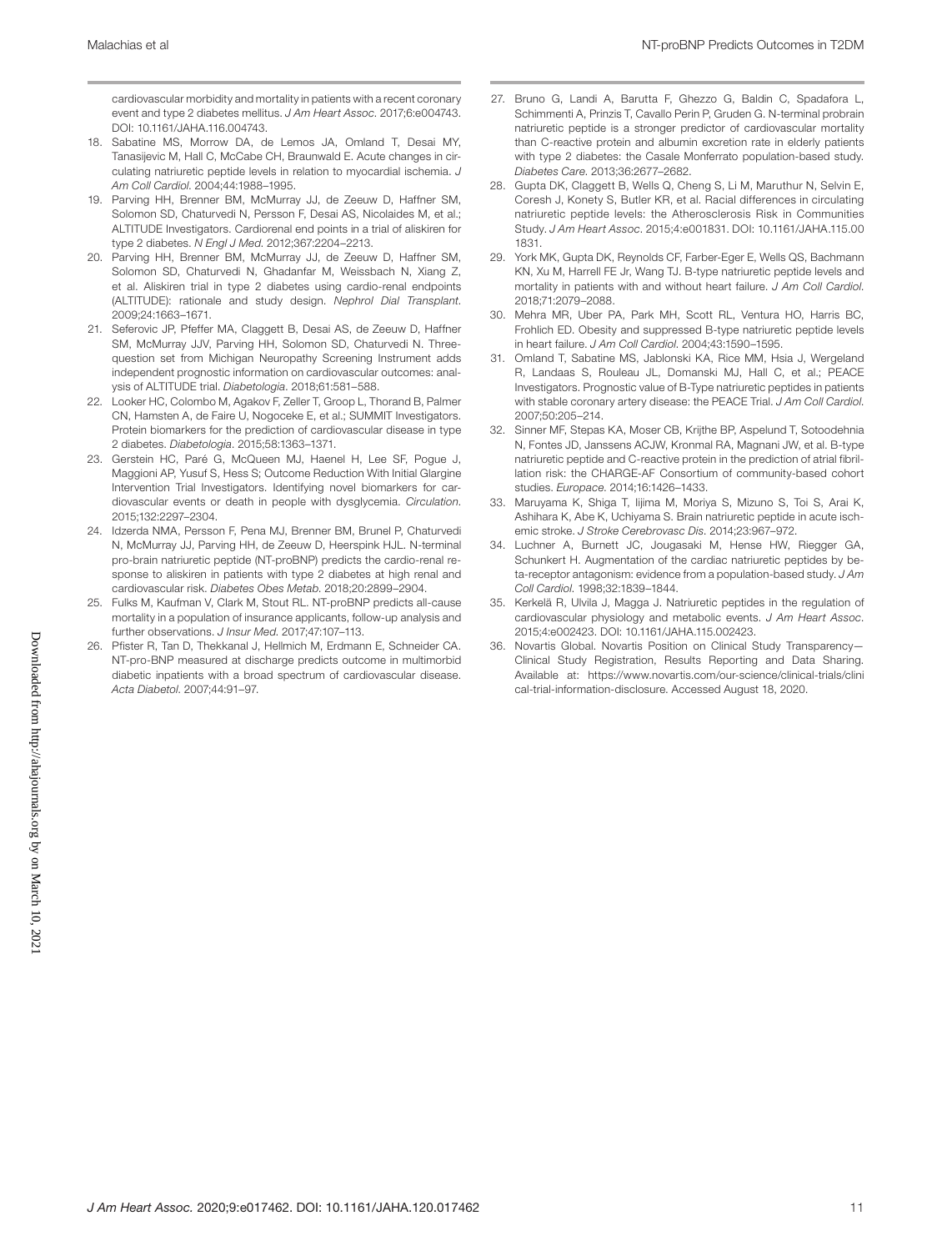# **SUPPLEMENTAL MATERIAL**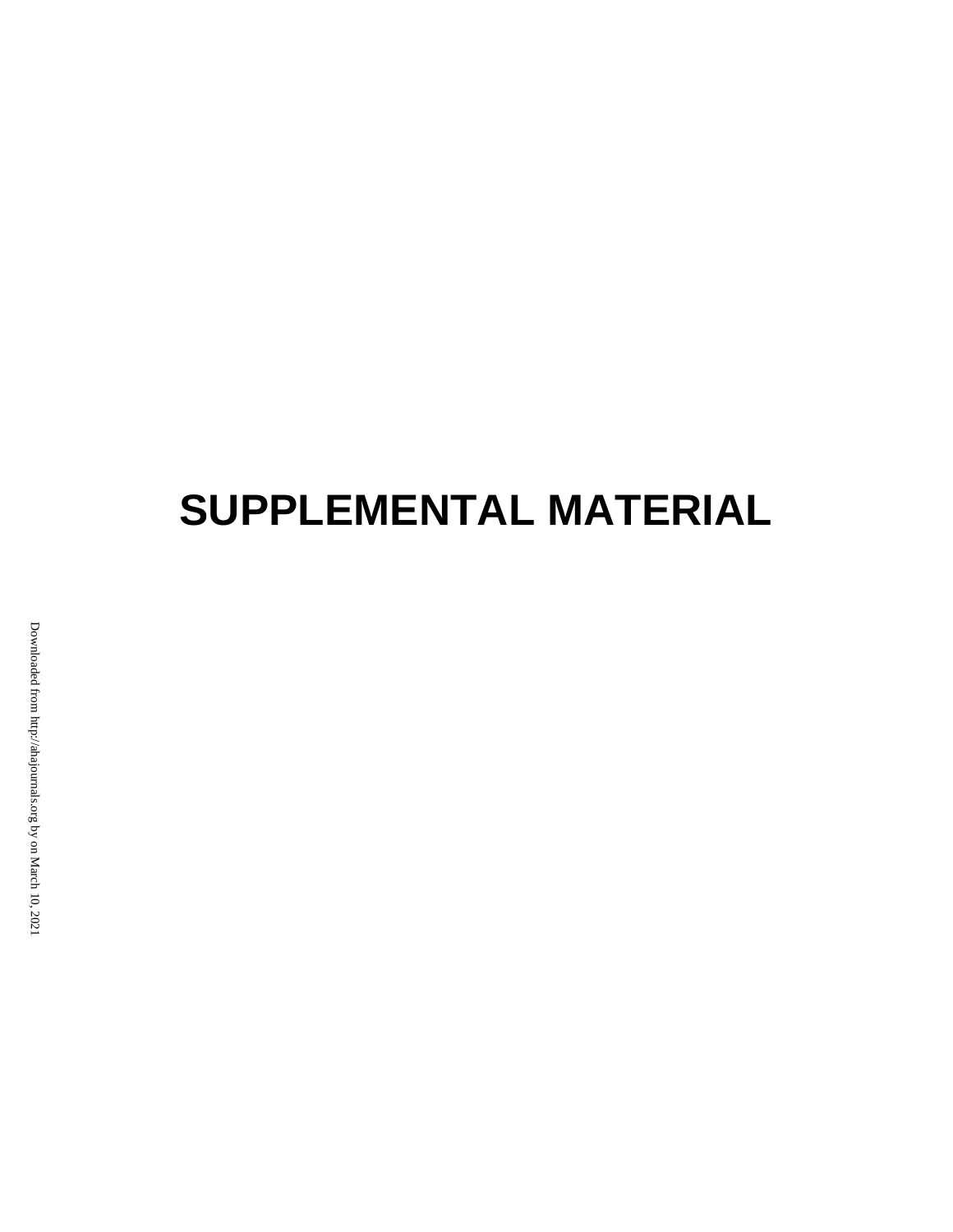**Supplemental Methods: Adjudication of endpoints and definition of outcomes.** Definitions of death were: cardiovascular (CV) death, including sudden death, death during a CV procedure or as a result of procedure-related complications, presumed sudden and presumed CV death, or death resulting from a documented CV cause; non-CV death as an unequivocal and documented non-CV primary cause of death; and death unknown when insufficient data were available to make an reasonable differentiation of CV or non-CV cause of death. Resuscitated cardiac arrest was defined as an experience of sudden death or cardiac arrest successfully resuscitated by cardioversion, defibrillation or cardiopulmonary resuscitation with a meaningful recovery of consciousness. A myocardial infarction (MI) was defined by the criteria adopted at the time of the study by a troponin or creatinine kinase-MB  $> 2 \times$  upper reference limit ( $> 3 \times$ post-percutaneous coronary intervention [PCI] or >5 × post-coronary artery bypass grafting [CABG]) and either ischaemic symptoms or new ischemic electrocardiogram (ECG) changes. A heart failure (HF) hospitalization was defined as presentation to an acute care facility requiring an overnight hospitalization with an unexpected exacerbation of HF (one or more symptoms and two or more signs), which required treatment with either intravenous diuretics, vasodilators, inotropes, mechanical fluid removal, or insertion of an intra-aortic balloon pump for haemodynamic compromise, initiation of standing oral diuretics, or intensification of the maintenance diuretic. A stroke was defined by a focal neurological deficit of central origin lasting >24 hour, with or without imaging confirmation of cerebral infarction or intracerebral hemorrhage. Data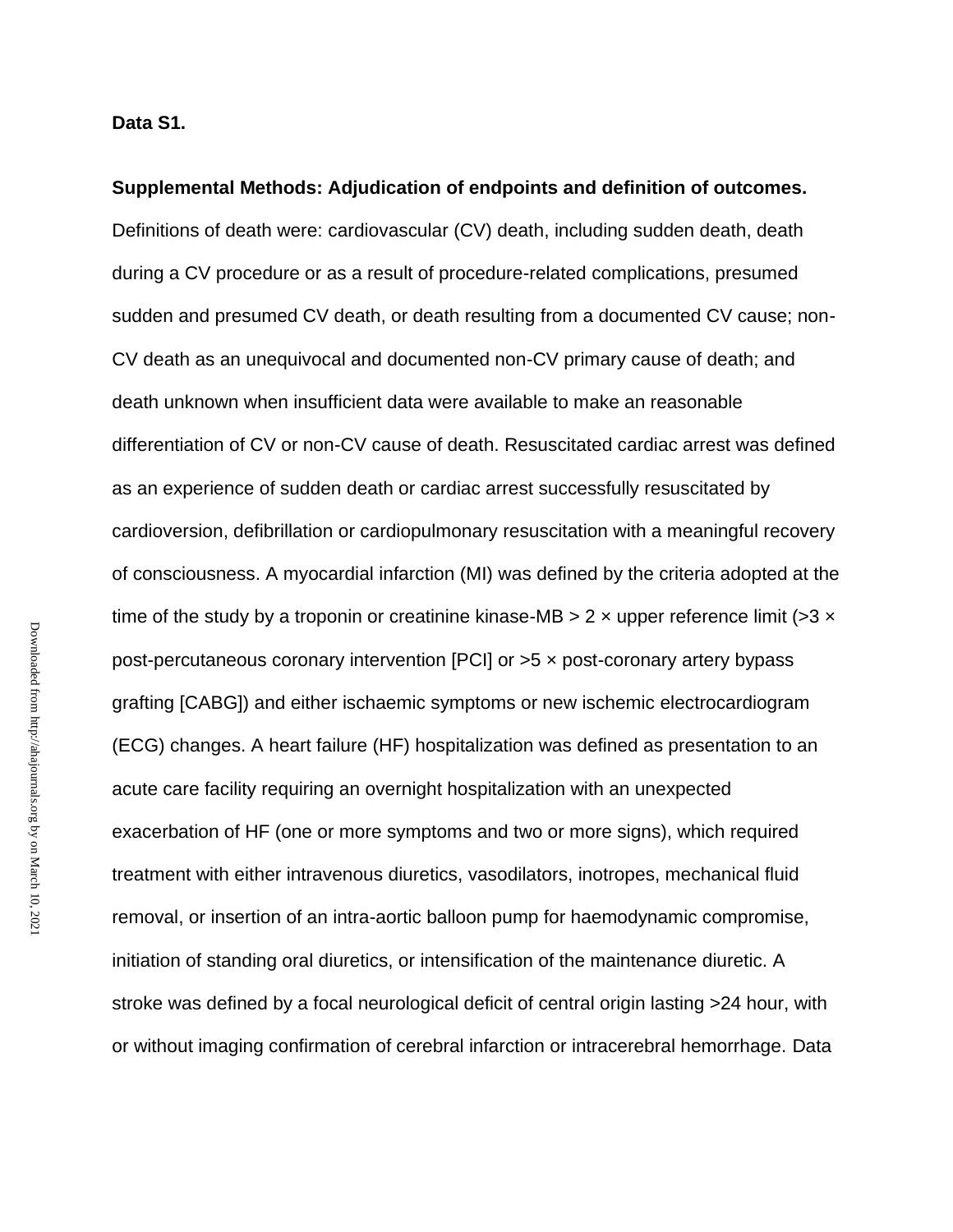on adjudicated time‐to‐event for death and a CV composite outcome were used for analyses (19).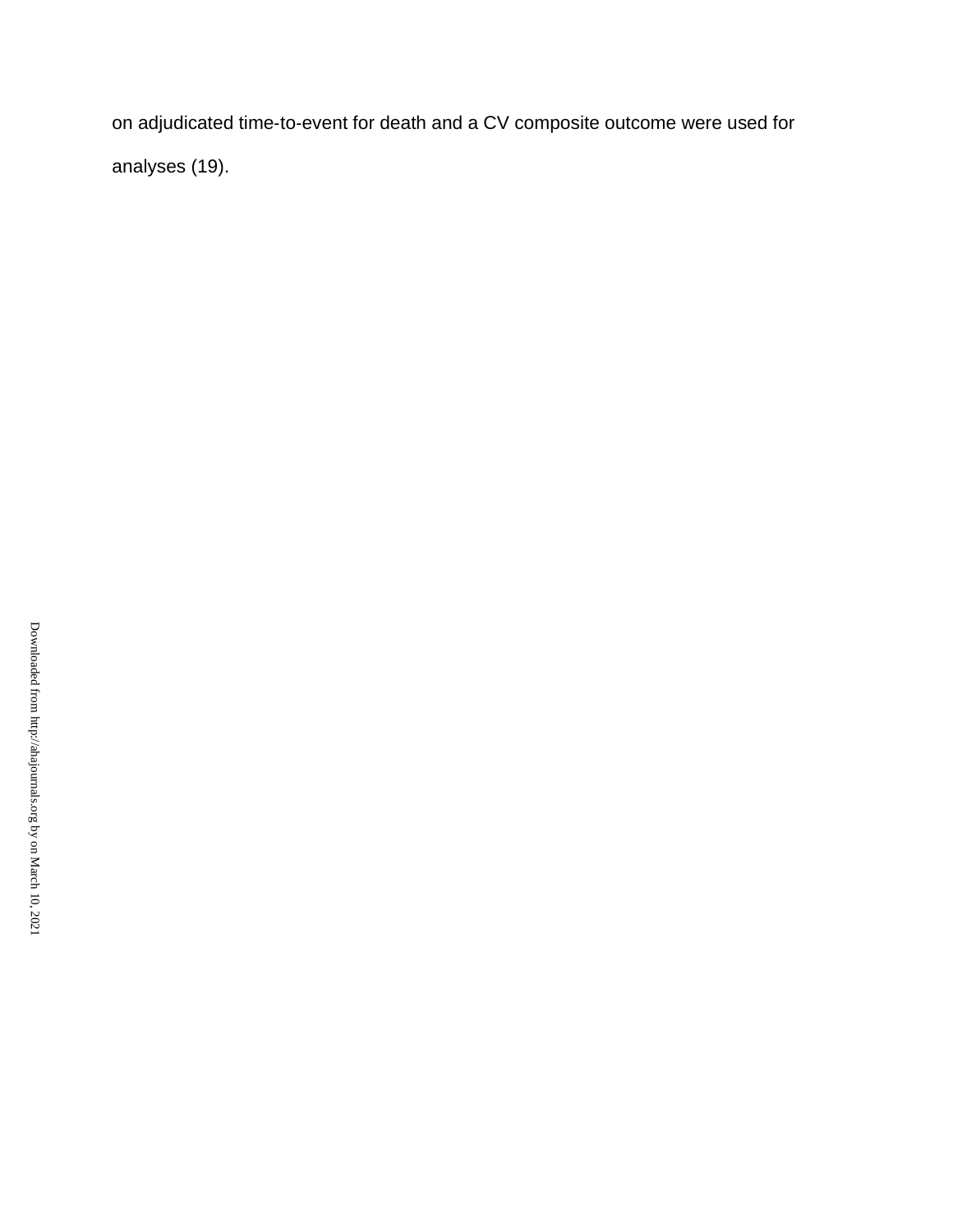**Data S2.**

#### **Supplemental Methods: Laboratory Analysis of Cardiac Biomarkers**

Biological samples were analyzed in central laboratories in the USA and Europe. Samples were analyzed in complete patient sets by laboratory personnel blinded to treatment allocation and clinical outcomes. NT-proBNP and hs-TnT analyses were performed by CRL.Medinet laboratories in Cambridgeshire, UK and Breda, NL. NTproBNP was measured in EDTA plasma using an electrochemiluminescence immunoassay (proBNP II; Roche Diagnostics GmbH, Penzberg, Germany), with a reporting range of 25-35,000 pg/mL. Intra-day and inter-day assay variation coefficients were < 2.5% and < 4 %, respectively. NT-proBNP values below 25 pg/mL (lower limit of quantification [LLOQ]), observed in 320 (5,8 %) patients, were automatically converted to half the minimum value, 12.5 pg/mL. Hs-TnT was measured in EDTA plasma using a high sensitivity immunoassay (Troponin T hs; Roche Diagnostics, Roche Diagnostics GmbH, Penzberg, Germany) with a reporting range of 5 – 10,000 ng/L. Intra-day and inter-day assay variation coefficients were < 3%. Although the LLOQ for the hs-TnT used in this analysis has been reported to be 5 ng/L, based on the manufacturerdetermined 99th percentile equal to 14 ng/L and coefficient of variation < 10% at 13 ng/L, hs-TnT values found below 13 ng/L, observed in 2,167 (39,3%), were automatically converted to 6.5 ng/L. Results prior to these conversions of cardiac biomarkers values were not available.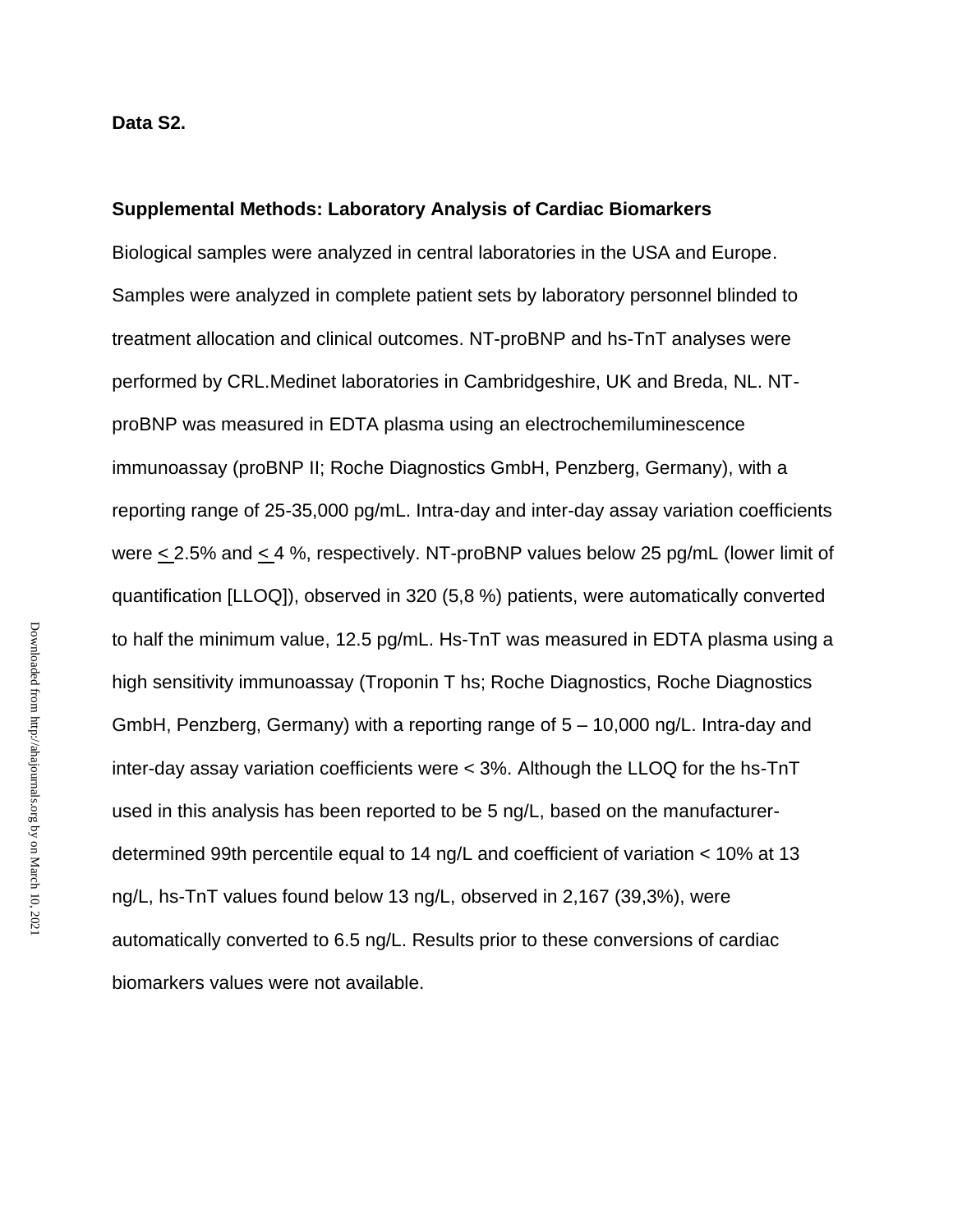|                                 | <b>Training dataset</b><br>Randomization year $\leq$ 2008<br>$n = 1,969$ | <b>Validation dataset</b><br><b>Randomization year &gt; 2008</b><br>$n = 3,540$ |
|---------------------------------|--------------------------------------------------------------------------|---------------------------------------------------------------------------------|
| Age, y                          | $65.2 \pm 9.6$                                                           | $64.0 \pm 9.9$                                                                  |
| <b>Female sex</b>               | 548 (27.8%)                                                              | 1150 (32.5%)                                                                    |
| Race                            |                                                                          |                                                                                 |
| Caucasian                       | 1228 (62.4%)                                                             | 1794 (50.7%)                                                                    |
| <b>Black</b>                    | 70 (3.6%)                                                                | 63 (1.8%)                                                                       |
| Asian                           | 526 (26.7%)                                                              | 1493 (42.2%)                                                                    |
| <b>Native American</b>          | $\mathbf 0$                                                              | $1(0.0\%)$                                                                      |
| <b>Pacific Islander</b>         | $8(0.4\%)$                                                               | $3(0.1\%)$                                                                      |
| Other                           | 137 (7.0%)                                                               | 186 (5.3%)                                                                      |
| BMI, kg/m2                      | $30.3 \pm 6.0$                                                           | $29.4 \pm 5.8$                                                                  |
| SBP, mmHg                       | $138.4 \pm 16.0$                                                         | $137.3 \pm 16.4$                                                                |
| DBP, mmHg                       | $74.5 \pm 9.7$                                                           | $74.3 \pm 9.8$                                                                  |
| Heart rate (bpm)                | $71.4 \pm 12.5$                                                          | $72.9 \pm 12.4$                                                                 |
| <b>Smoking status</b>           |                                                                          |                                                                                 |
| No smoker                       | 867 (44.0%)                                                              | 1841 (52.0%)                                                                    |
| Former                          | 821 (41.7%)                                                              | 1194 (33.7%)                                                                    |
| <b>Current</b>                  | 281 (14.3%)                                                              | 505 (14.3%)                                                                     |
| Hemoglobin, g/dL                | $13.2 \pm 1.7$                                                           | $13.1 \pm 1.8$                                                                  |
| Albumin, mg/L                   | $4.3 \pm 0.4$                                                            | $4.3 \pm 0.4$                                                                   |
| HDLc, mg/L                      | $46.0 \pm 12.6$                                                          | $46.4 \pm 12.9$                                                                 |
| LDLc, mg/L                      | $96.4 \pm 35.8$                                                          | $99.7 \pm 37.6$                                                                 |
| Potassium, mEq/L                | $4.5 \pm 0.5$                                                            | $4.5 \pm 0.5$                                                                   |
| HbA1c, %                        | $7.6 \pm 1.5$                                                            | $7.8 \pm 1.6$                                                                   |
| HbA1c, mmol/mol                 | $60.0 \pm 16.5$                                                          | $61.5 \pm 17.1$                                                                 |
| eGFR, ml/min/1.73m <sup>2</sup> | $\overline{56.1 \pm 21.5}$                                               | $58.1 \pm 23.5$                                                                 |
| eGFR category                   |                                                                          |                                                                                 |
| < 30                            | 41 (2.1%)                                                                | 91 (2.6%)                                                                       |
| $30 - 45$                       | 603 (30.6%)                                                              | 1020 (28.8%)                                                                    |
| $45 - 60$                       | 723 (36.7%)                                                              | 1208 (34.1%)                                                                    |
| 60 or more                      | 602 (30.6%)                                                              | 1221 (34.5%)                                                                    |
| <b>UACR [IQR]</b>               | 249.3 [41.5 - 711.6]                                                     | 333.8 [80.4 - 1013.1]                                                           |
| <b>UACR</b> category            |                                                                          |                                                                                 |
| < 20                            | 330 (16.8%)                                                              | 447 (12.6%)                                                                     |
| $20 - 5200$                     | 538(27.3%)                                                               | 831 (23.5%)                                                                     |
| 200 or more                     | 1101 (55.9%)                                                             | 2262 (63.9%)                                                                    |
| <b>BB</b> on ECG                | 235 (11.9%)                                                              | 331 (9.4%)                                                                      |
| LVH on ECG                      | 147 (7.5%)                                                               | 244 (6.9%)                                                                      |
| Q wave on ECG                   | 136 (6.9%)                                                               | 232 (6.6%)                                                                      |
| Insulin use                     | 1116 (56.7%)                                                             | 2096 (59.2%)                                                                    |
| Statin use                      | 1353 (68.7%)                                                             | 2160 (61.0%)                                                                    |
| Betablocker use                 | $\overline{1003(50.9\%)}$                                                | 1711(48.3%)                                                                     |
| <b>History of HF</b>            | 221 (11.2%)                                                              | 359 (10.1%)                                                                     |
| <b>History of CABG</b>          | 289 (14.7%)                                                              | 353 (10.0%)                                                                     |
| <b>History of PCI</b>           | 315 (16.0%)                                                              | 472 (13.3%)                                                                     |
| <b>History of MI</b>            | 320 (16.3%)                                                              | 523 (14.8%)                                                                     |
| History of angina               | 212 (10.8%)                                                              | 291 (8.2%)                                                                      |
| <b>History of stroke</b>        | 213 (10.8%)                                                              | 329 (9.3%)                                                                      |
| <b>History of TIA</b>           | $\overline{116}$ (5.9%)                                                  | 122 (3.4%)                                                                      |

# **Table S1. Baseline characteristics in training and validation datasets.**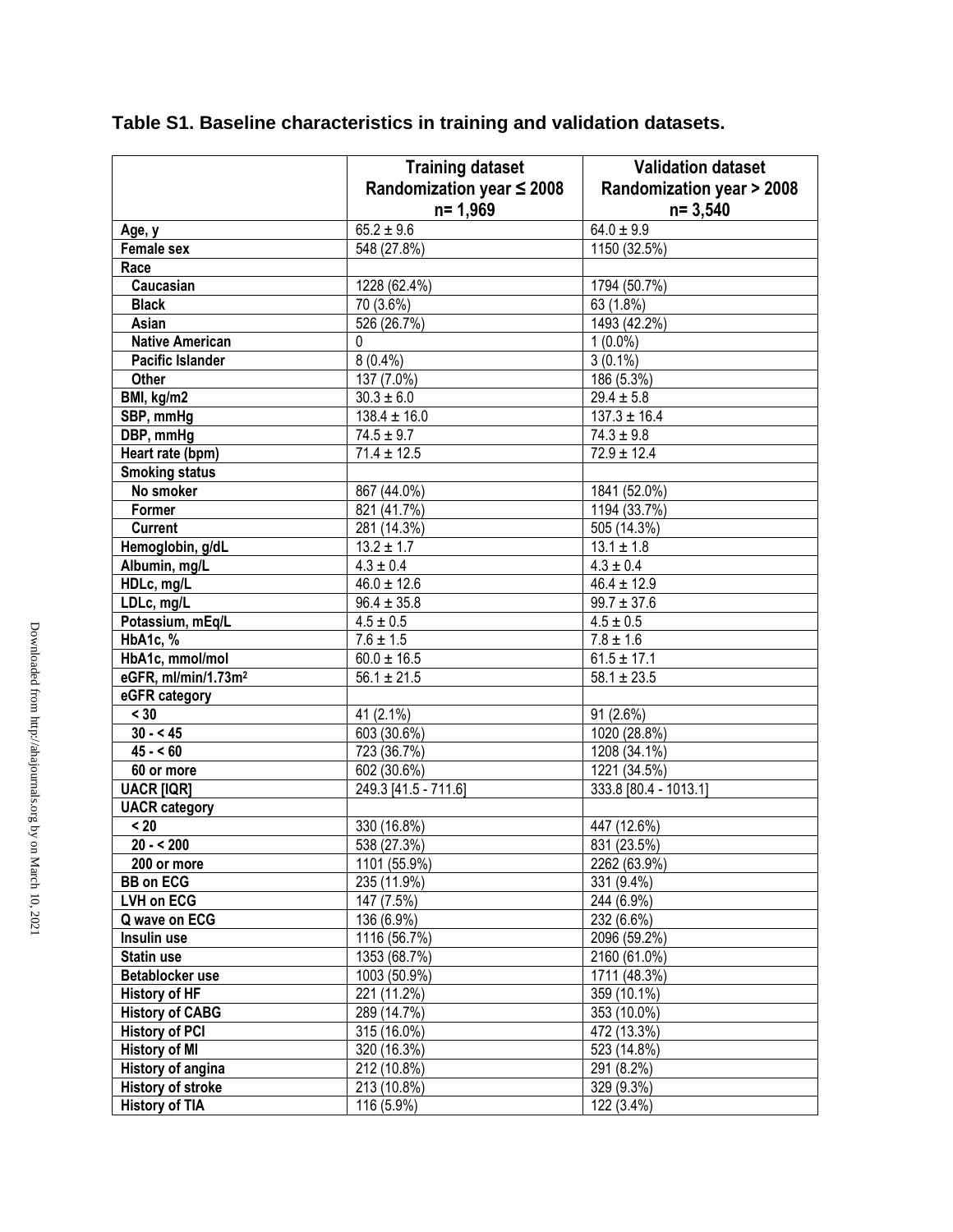| <b>History of amputation</b> | 76 (3.9%)          | 118 (3.3%)         |
|------------------------------|--------------------|--------------------|
| History of ulcer             | 62 (3.1%)          | 114 (3.2%)         |
| <b>History of AF</b>         | 173 (8.8%)         | 287 (8.1%)         |
| History of atrial flutter    | 10 (0.5%)          | 13 (0.4%)          |
| History of pace              | 54 (2.7%)          | 78 (2.2%)          |
| ACE <sub>i</sub> use         | 881 (44.8%)        | 1492 (43.7%)       |
| <b>ARB</b> use               | 1093 (55.5%)       | 2052 (59.5%)       |
| Aliskiren use                | 994 (50.5%)        | 1752 (49.5%)       |
| T2DM diagnosis time, y       |                    |                    |
| > 5y                         | 1654 (84.0%)       | 2865 (80.9%)       |
| $1 - 5y$                     | 260 (13.2%)        | 541 (15.3%)        |
| < 1y                         | 55 (2.8%)          | 134 (3.8%)         |
| NT-proBNP, pg/ml             | $449.9 \pm 1232.7$ | $472.3 \pm 1359.4$ |
| hs-TnT, ng/L                 | $19.3 \pm 19.5$    | $20.4 \pm 48.6$    |
| <b>Death</b>                 | 207 (10.5%)        | 262 (7.4%)         |
| <b>CV Composite Outcome</b>  | 330 (16.8%)        | 438 (12.4%)        |

CV: cardiovascular; BMI= body mass index, SBP= systolic blood pressure, DBP= diastolic blood pressure, HDLc= high-density lipoprotein cholesterol, LDLc= low-density lipoprotein cholesterol, HbA1c= glycated haemoglobin, eGFR= estimated glomerular filtration rate, UACR= urine albumin-to-creatinine ratio, IQR= interquartile range; ECG: electrocardiogram; BB = any bundle branch block, LVH= left ventricular hypertrophy, HF= heart failure, CABG= coronary artery bypass grafting, PCI= percutaneous coronary intervention MI= myocardial infarction, TIA= transient ischemic attack, AF= atrial fibrillation, T2D= type 2 diabetes; y= years; ACEi= angiotensin-converting enzyme inhibitors, ARB= angiotensin II receptor blockers, NT-proBNP= N-Terminal pro-B-type natriuretic peptide, hs-TnT= high sensitivity cardiac troponin, CV: cardiovascular.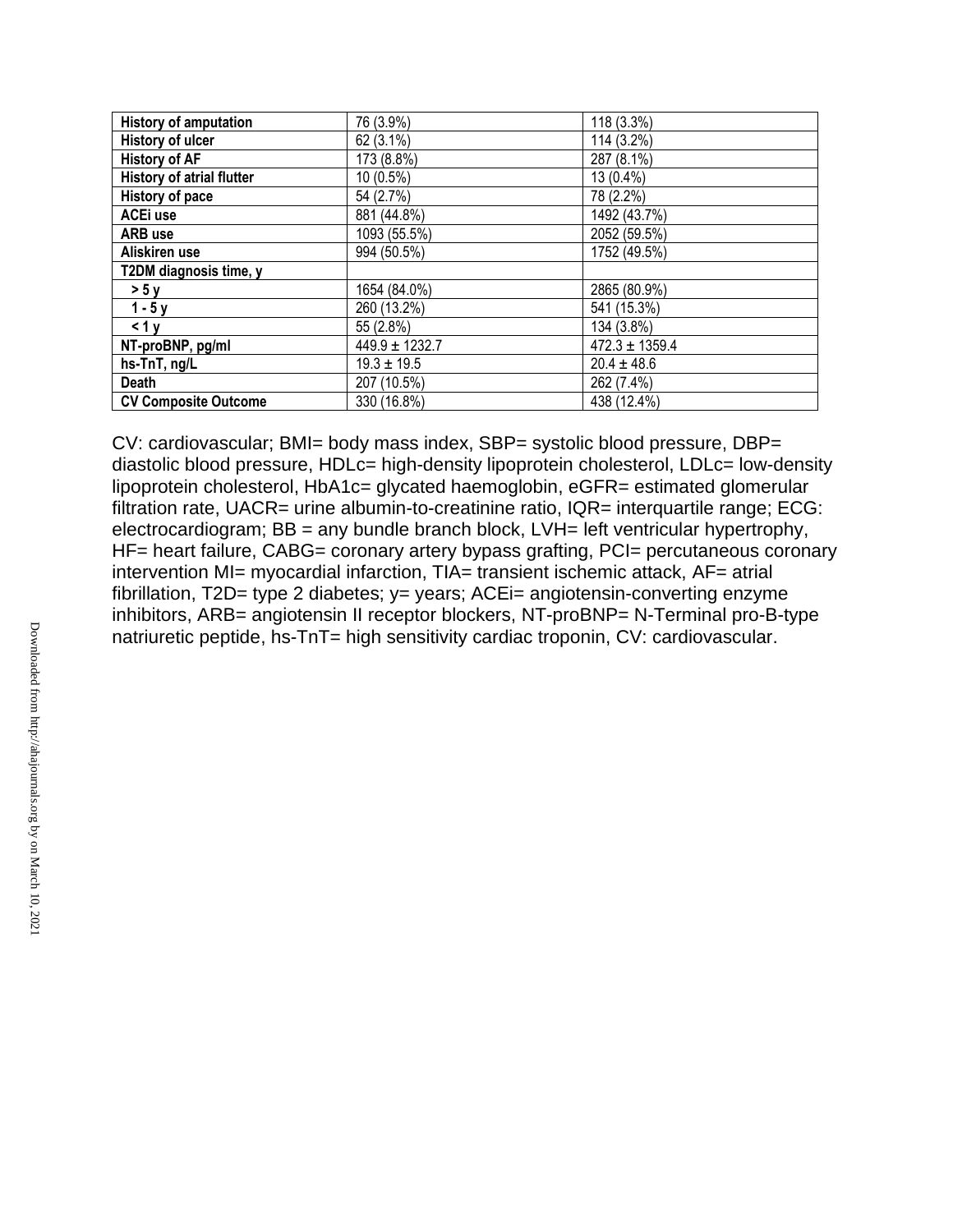| Table S2. Prediction of Death in Training and Validation Datasets. |  |  |
|--------------------------------------------------------------------|--|--|
|--------------------------------------------------------------------|--|--|

|                            | Base Model (M1)        |                   |        |                        |       |           |                        |        | Base Model + NT-proBNP (M2) |       |                   |                        |              | NT-proBNP by Itself (M3) |        |
|----------------------------|------------------------|-------------------|--------|------------------------|-------|-----------|------------------------|--------|-----------------------------|-------|-------------------|------------------------|--------------|--------------------------|--------|
|                            | (20 variables)         |                   |        |                        |       |           | (21 variables)         |        |                             |       |                   |                        | (1 variable) |                          |        |
| C-statistics training      | $0.742(0.708 - 0.776)$ |                   |        |                        |       |           | $0.778(0.746 - 0.810)$ |        |                             |       |                   | $0.738(0.705 - 0.772)$ |              |                          |        |
| dataset                    |                        |                   |        |                        |       |           |                        |        |                             |       |                   |                        |              |                          |        |
| n= 1969                    |                        |                   |        | M1 vs M2, p < 0.001    |       |           |                        |        | M2 vs M3, p < 0.001         |       | M3 vs M1, p= 0.85 |                        |              |                          |        |
| C-statistics validation    |                        |                   |        | $0.732(0.702 - 0.762)$ |       |           |                        |        | $0.760(0.732 - 0.789)$      |       |                   |                        |              | $0.742(0.712 - 0.772)$   |        |
| dataset                    |                        |                   |        |                        |       |           |                        |        |                             |       |                   |                        |              |                          |        |
| $n = 3540$                 |                        |                   |        | M1 vs M2, p= 0.001     |       |           |                        |        | M2 vs M3, p= 0.073          |       |                   |                        |              | M3 vs M1, p= 0.54        |        |
|                            |                        |                   |        |                        |       |           |                        |        |                             |       |                   |                        |              |                          |        |
| <b>Variables</b>           | <b>HR</b>              |                   | 95% CI | P                      | $X^2$ | <b>HR</b> |                        | 95% CI | P                           | $X^2$ | <b>HR</b>         |                        | 95% CI       | P                        | $X^2$  |
| Log-NT-proBNP, per 1 log   |                        |                   |        |                        |       | 1.68      | 1.47                   | 1.93   | < 0.001                     | 55.06 | 1.96              | 1.77                   | 2.17         | < 0.001                  | 165.63 |
| unit                       |                        |                   |        |                        |       |           |                        |        |                             |       |                   |                        |              |                          |        |
| Log-hs-TnT, per 1 log unit | 1.83                   | 1.48              | 2.26   | < 0.001                | 31.47 | 1.44      | 1.16                   | 1.80   | 0,001                       | 10.56 |                   |                        |              |                          |        |
| Age, per 10 years          | 1.68                   | 1.39              | 2.02   | < 0.001                | 29.16 | 1.48      | 1.23                   | 1.79   | < 0.001                     | 16.56 |                   |                        |              |                          |        |
| <b>History of HF</b>       | 1.93                   | 1.35              | 2.75   | < 0.001                | 12.96 | 1.44      | 1.00                   | 2.07   | 0.048                       | 3.92  |                   |                        |              |                          |        |
| <b>LVH on ECG</b>          | 2.01                   | 1.33              | 3.04   | 0,001                  | 11.02 | 1.69      | 1.12                   | 2.54   | 0.013                       | 6.15  |                   |                        |              |                          |        |
| <b>History of Stroke</b>   | 1.58                   | 1.07              | 2.34   | 0.021                  | 5.34  | 1.65      | 1.12                   | 2.43   | 0.012                       | 6.35  |                   |                        |              |                          |        |
| <b>BB on ECG</b>           | 1.46                   | 1.04              | 2.06   | 0.031                  | 4.67  | 1.17      | 0.82                   | 1.67   | 0.40                        | 0.72  |                   |                        |              |                          |        |
| Albumin, per 1 mg/dL       | 0.69                   | 0.46              | 1.02   | 0.06                   | 3.46  | 1.05      | 0.69                   | 1.59   | 0.83                        | 0.048 |                   |                        |              |                          |        |
| HbA1c, per 1 %             | 1.08                   | 0.99              | 1.19   | 0.09                   | 2.89  | 1.09      | 0.99                   | 1.19   | 0.09                        | 2.96  |                   |                        |              |                          |        |
| LDLc, per 1 mg/dL          | 1.00                   | 1.00              | 1.01   | 0.10                   | 2.66  | 1.00      | 1.00                   | 1.01   | 0.020                       | 5.43  |                   |                        |              |                          |        |
| Q wave on ECG              | 1.43                   | 0.91              | 2.24   | 0.12                   | 2.37  | 1.18      | 0.73                   | 1.88   | 0.50                        | 0.45  |                   |                        |              |                          |        |
| Log-UACR, per 1 log unit   | 1.06                   | 0.97              | 1.16   | 0.19                   | 1.74  | 1.05      | 0.97                   | 1.15   | 0.25                        | 1.32  |                   |                        |              |                          |        |
| <b>Smoking</b>             | 1.15                   | 0.93              | 1.43   | 0.21                   | 1.61  | 1.12      | 0.90                   | 1.39   | 0.31                        | 1.04  |                   |                        |              |                          |        |
| Heart rate, per 10 bpm     | 1.07                   | 0.94              | 1.22   | 0.29                   | 1.14  | 1.09      | 0.96                   | 1.23   | 0.20                        | 1.66  |                   |                        |              |                          |        |
| <b>Female sex</b>          | 1.14                   | 0.80              | 1.63   | 0.47                   | 0.52  | 0.93      | 0.64                   | 1.34   | 0.68                        | 0.17  |                   |                        |              |                          |        |
| <b>History of CHD</b>      | 1.11                   | 0.81              | 1.53   | 0.52                   | 0.42  | 0.92      | 0.67                   | 1.27   | 0.62                        | 0.24  |                   |                        |              |                          |        |
| SBP, per 10 mm Hg          | 0.98                   | 0.88              | 1.08   | 0.63                   | 0.23  | 0.95      | 0.86                   | 1.06   | 0.37                        | 0.81  |                   |                        |              |                          |        |
| Insulin use                | 0.96                   | 0.70              | 1.30   | 0.78                   | 0.08  | 1.03      | 0.75                   | 1.40   | 0.87                        | 0.03  |                   |                        |              |                          |        |
| <b>History of AF</b>       | 0.95                   | $0.\overline{62}$ | 1.45   | 0.82                   | 0.05  | 0.76      | 0.50                   | 1.15   | 0.19                        | 1.72  |                   |                        |              |                          |        |
| eGFR, per 10 ml/min/1.73   | 1.01                   | 0.93              | 1.10   | 0.87                   | 0.03  | 1.05      | 0.96                   | 1.14   | 0.30                        | 1.08  |                   |                        |              |                          |        |
| m <sup>2</sup>             |                        |                   |        |                        |       |           |                        |        |                             |       |                   |                        |              |                          |        |
| DBP, per 10 mm Hg          | 1.01                   | 0.85              | 1.21   | 0.92                   | 0.01  | 0.98      | 0.83                   | 1.17   | 0.84                        | 0.04  |                   |                        |              |                          |        |

Log-NT-proBNP= log-transformed N-Terminal pro-B-type natriuretic peptide, Log-hs-TnT= log-transformed high sensitivity cardiac troponin, HF= heart failure, LVH= left ventricular hypertrophy, ECG= electrocardiogram, BB= any bundle branch block, HbA1c= glycated haemoglobin, LDLc= low-density lipoprotein cholesterol, Log-UACR= log-transformed urine albumin-to-creatinine ratio, CHD= coronary heart disease, SBP= systolic blood pressure, AF= atrial fibrillation, eGFR= estimated glomerular filtration rate, LDL= low density lipoprotein, eGFR= estimated glomerular filtration rate, DBP= diastolic blood pressure,  $X^2$ = chi square. Hazard ratios were calculated in the training dataset. Comparisons between models were made within datasets.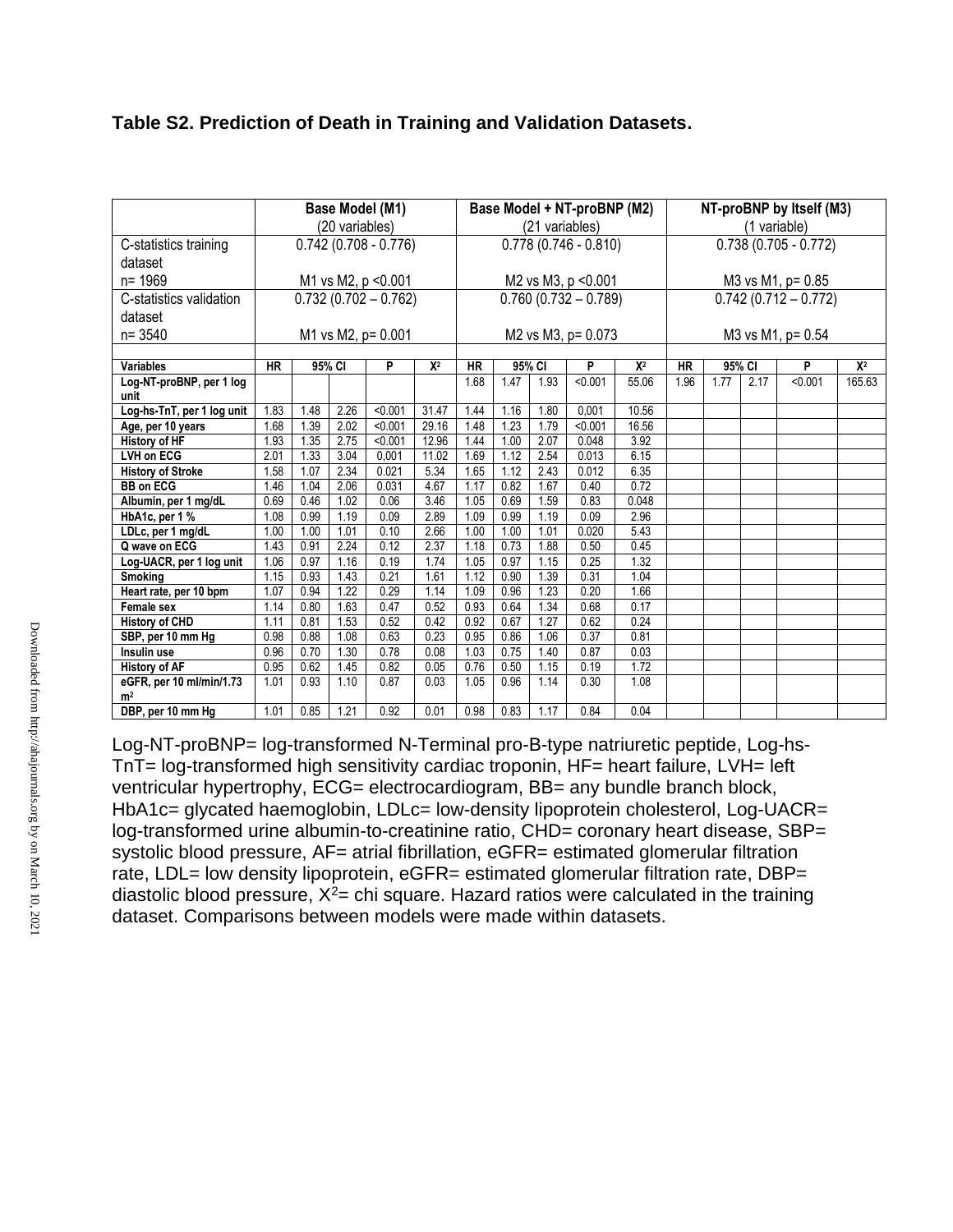## **Table S3. Prediction of Cardiovascular Composite Outcome in Training and Validation Datasets.**

|                                            |           | Base Model (M1) |                |                        |       |                     |                        |                | Base Model + NT-proBNP (M2) |       |                   |                        |              | NT-proBNP by Itself (M3)           |        |
|--------------------------------------------|-----------|-----------------|----------------|------------------------|-------|---------------------|------------------------|----------------|-----------------------------|-------|-------------------|------------------------|--------------|------------------------------------|--------|
|                                            |           |                 | (20 variables) |                        |       |                     |                        | (21 variables) |                             |       |                   |                        | (1 variable) |                                    |        |
| C-statistics training                      |           |                 |                | $0.732(0.706 - 0.758)$ |       |                     | $0.758(0.733 - 0.784)$ |                |                             |       |                   | $0.717(0.688 - 0.745)$ |              |                                    |        |
| dataset                                    |           |                 |                |                        |       |                     |                        |                |                             |       |                   |                        |              |                                    |        |
| n= 1969                                    |           |                 |                | M1 vs M2, p= 0.001     |       | M2 vs M3, p < 0.001 |                        |                |                             |       | M3 vs M1, p= 0.27 |                        |              |                                    |        |
| C-statistics validation                    |           |                 |                | $0.720(0.696 - 0.744)$ |       |                     |                        |                | $0.752(0.729 - 0.775)$      |       |                   |                        |              | $\overline{0.725}$ (0.701 - 0.750) |        |
| dataset                                    |           |                 |                |                        |       |                     |                        |                |                             |       |                   |                        |              |                                    |        |
| $N = 3540$                                 |           |                 |                | M1 vs M2, p < 0.001    |       |                     |                        |                | M2 vs M3, p= 0.001          |       |                   |                        |              | M3 vs M1, p= 0.70                  |        |
|                                            |           |                 |                |                        |       |                     |                        |                |                             |       |                   |                        |              |                                    |        |
| <b>Variables</b>                           | <b>HR</b> |                 | 95% CI         | P                      | $X^2$ | <b>HR</b>           | 95% CI                 |                | P                           | $X^2$ | <b>HR</b>         | 95% CI                 |              | P                                  | $X^2$  |
| Log NT-proBNP, per 1 log<br>unit           |           |                 |                |                        |       | 1.58                | 1.41                   | 1.76           | < 0.001                     | 66.59 | 1.88              | 1.73                   | 2.04         | < 0.001                            | 224,10 |
| Log hs-TnT, per 1 log unit                 | 1.83      | 1.55            | 2.15           | < 0.001                | 51.84 | 1.52                | 1.28                   | 1.81           | < 0.001                     | 22.66 |                   |                        |              |                                    |        |
| <b>History of HF</b>                       | 2.08      | 1.56            | 2.76           | < 0.001                | 25.40 | 1.64                | 1.24                   | 2.19           | 0.001                       | 11.63 |                   |                        |              |                                    |        |
| Age, per 10 years                          | 1.34      | 1.15            | 1.55           | < 0.001                | 14.75 | 1.20                | 1.04                   | 1.40           | 0.015                       | 5.95  |                   |                        |              |                                    |        |
| <b>History of Stroke</b>                   | 1.63      | 1.19            | 2.24           | 0.002                  | 9.36  | 1.68                | 1.23                   | 2.30           | 0.001                       | 10.63 |                   |                        |              |                                    |        |
| Log UACR, per 1 log unit                   | 1.10      | 1.03            | 1.18           | 0.006                  | 7.45  | 1.09                | 1.02                   | 1.17           | 0.015                       | 5.90  |                   |                        |              |                                    |        |
| <b>History of AF</b>                       | 1.50      | 1.09            | 2.08           | 0.014                  | 6.05  | 1.20                | 0.87                   | 1.66           | 0.27                        | 1.21  |                   |                        |              |                                    |        |
| SBP, per 10 mm Hg                          | 1.10      | 1.01            | 1.19           | 0.020                  | 5.38  | 1.08                | 0.99                   | 1.17           | 0.08                        | 3.06  |                   |                        |              |                                    |        |
| LVH on ECG                                 | 1.47      | 1.04            | 2.08           | 0.028                  | 4.80  | 1.24                | 0.88                   | 1.75           | 0.22                        | 1.49  |                   |                        |              |                                    |        |
| Albumin, per 1 mg/dL                       | 0.71      | 0.53            | 0.97           | 0.030                  | 4.67  | 1.01                | 0.73                   | 1.39           | 0.96                        | 0.00  |                   |                        |              |                                    |        |
| LDLc, per 1 mg/dL                          | 1.00      | 1.00            | 1.01           | 0.027                  | 4.88  | 1.00                | 1.00                   | 1.01           | 0.006                       | 7.45  |                   |                        |              |                                    |        |
| DBP, per 10 mm Hg                          | 0.86      | 0.75            | 0.99           | 0.035                  | 4.45  | 0.86                | 0.74                   | 0.98           | 0.027                       | 4.93  |                   |                        |              |                                    |        |
| <b>History of CHD</b>                      | 1.27      | 0.98            | 1.63           | 0.07                   | 3.35  | 1.06                | 0.83                   | 1.36           | 0.63                        | 0.23  |                   |                        |              |                                    |        |
| Female sex                                 | 1.29      | 0.98            | 1.70           | 0.07                   | 3.31  | 1.10                | 0.83                   | 1.46           | 0.51                        | 0.44  |                   |                        |              |                                    |        |
| <b>BB on ECG</b>                           | 1.26      | 0.94            | 1.68           | 0.12                   | 2.40  | 1.08                | 0.81                   | 1.45           | 0.60                        | 0.28  |                   |                        |              |                                    |        |
| HbA1c, per 1 %                             | 1.06      | 0.98            | 1.14           | 0.15                   | 2.10  | 1.07                | 0.99                   | 1.15           | 0.09                        | 2.92  |                   |                        |              |                                    |        |
| Heart rate, per 10 bpm                     | 1.06      | 0.96            | 1.18           | 0.22                   | 1.49  | 1.08                | 0.97                   | 1.19           | 0.15                        | 2.04  |                   |                        |              |                                    |        |
| <b>Smoking</b>                             | 1.08      | 0.91            | 1.28           | 0.38                   | 0.77  | 1.06                | 0.89                   | 1.25           | 0.54                        | 0.38  |                   |                        |              |                                    |        |
| eGFR, per 10 ml/min/1.73<br>m <sup>2</sup> | 1.03      | 0.97            | 1.10           | 0.38                   | 0.76  | 1.07                | 1.00                   | 1.14           | 0.048                       | 3.92  |                   |                        |              |                                    |        |
| Insulin use                                | 1.06      | 0.83            | 1.35           | 0.65                   | 0.21  | 1.12                | 0.88                   | 1.44           | 0.35                        | 0.86  |                   |                        |              |                                    |        |
| Q wave on ECG                              | 1.07      | 0.71            | 1.61           | 0.74                   | 0.12  | 0.93                | 0.61                   | 1.40           | 0.72                        | 0.12  |                   |                        |              |                                    |        |

Log-NT-proBNP= log-transformed N-Terminal pro-B-type natriuretic peptide, Log-hs-TnT= log-transformed high sensitivity cardiac troponin, HF= heart failure, Log-UACR= log-transformed urine albumin-to-creatinine ratio, AF= atrial fibrillation, SBP= systolic blood pressure, LVH= left ventricular hypertrophy, ECG= electrocardiogram, LDLc= lowdensity lipoprotein cholesterol, DBP= diastolic blood pressure, CHD= coronary heart disease, BB= any bundle branch block, HbA1c= glycated haemoglobin, eGFR= estimated glomerular filtration rate,  $eGFR$  = estimated glomerular filtration rate,  $X^2$  = chi square. Hazard ratios were calculated in the training dataset. Comparisons between models were made within datasets.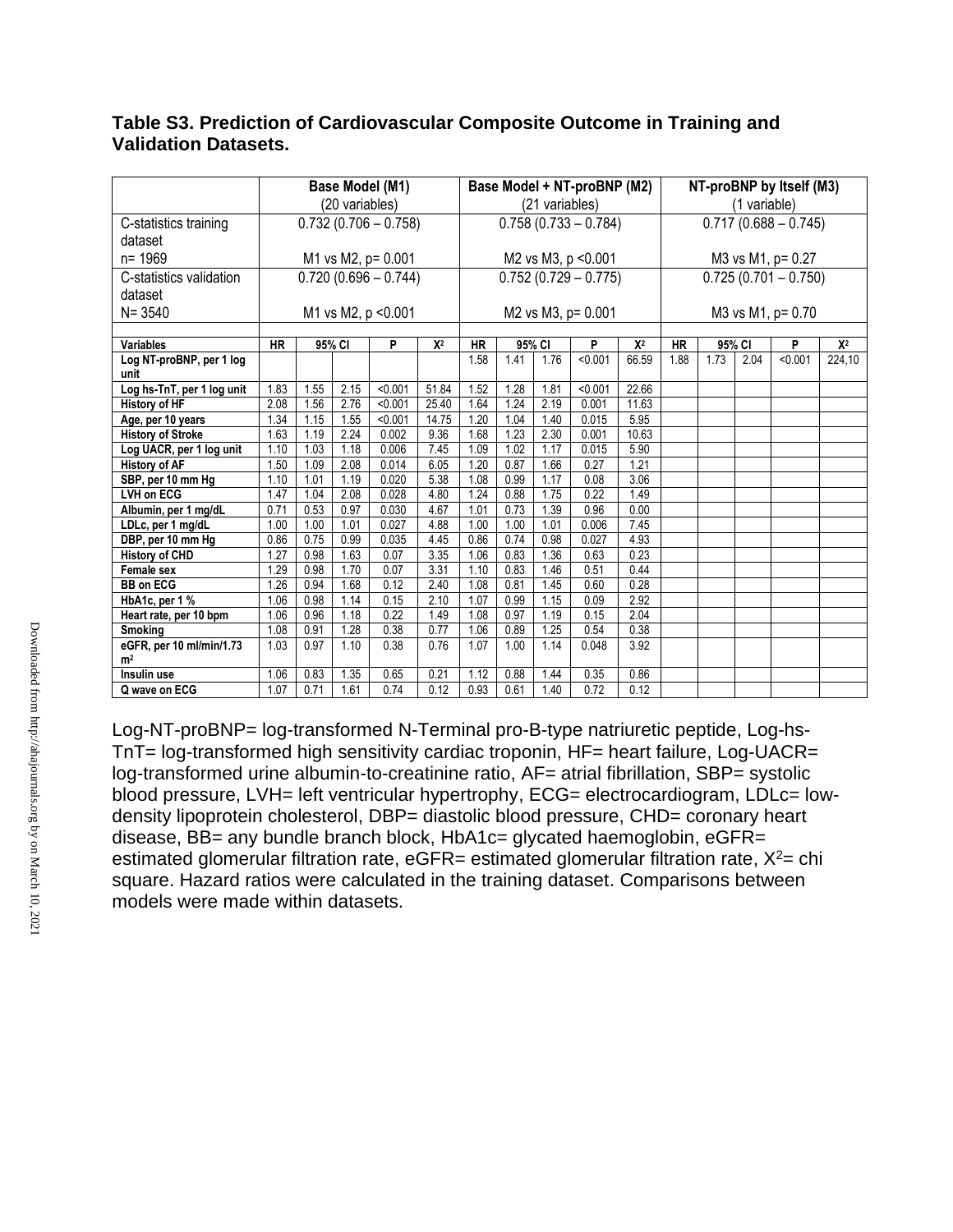|                           | <b>Death Prediction</b>     |                        |      |  | <b>Cardiovascular Composite Outcome Prediction</b> |                             |                        |      |
|---------------------------|-----------------------------|------------------------|------|--|----------------------------------------------------|-----------------------------|------------------------|------|
|                           | <b>Base</b><br><b>Model</b> | NT-proBNP<br>by Itself | р    |  |                                                    | <b>Base</b><br><b>Model</b> | NT-proBNP<br>by Itself | р    |
|                           | C-statistics                | C-statistics           |      |  |                                                    | C-statistics                | C-statistics           |      |
| <b>BMI</b>                |                             |                        |      |  | <b>BMI</b>                                         |                             |                        |      |
| $<$ 30 Kg/m <sup>2</sup>  | 0.736                       | 0.706                  | 0.89 |  | $<$ 30 Kg/m <sup>2</sup>                           | 0.744                       | 0.727                  | 0.22 |
| $>= 30$ Kg/m <sup>2</sup> | 0.746                       | 0.748                  | 0.94 |  | $>= 30$ Kg/m <sup>2</sup>                          | 0.7321                      | 0.719                  | 0.33 |
|                           |                             |                        |      |  |                                                    |                             |                        |      |
| Intervention              |                             |                        |      |  | Intervention                                       |                             |                        |      |
| <b>Aliskiren</b>          | 0.762                       | 0.755                  | 0.64 |  | <b>Aliskiren</b>                                   | 0.710                       | 0.702                  | 0.58 |
| <b>Placebo</b>            | 0.741                       | 0.735                  | 0.76 |  | Placebo                                            | 0.753                       | 0.742                  | 0.77 |

**Table S4. Other sensitivity analyses, considering BMI and use of Aliskiren.**

NT-proBNP: N-terminal pro-B-type natriuretic peptide; BMI: body mass index.